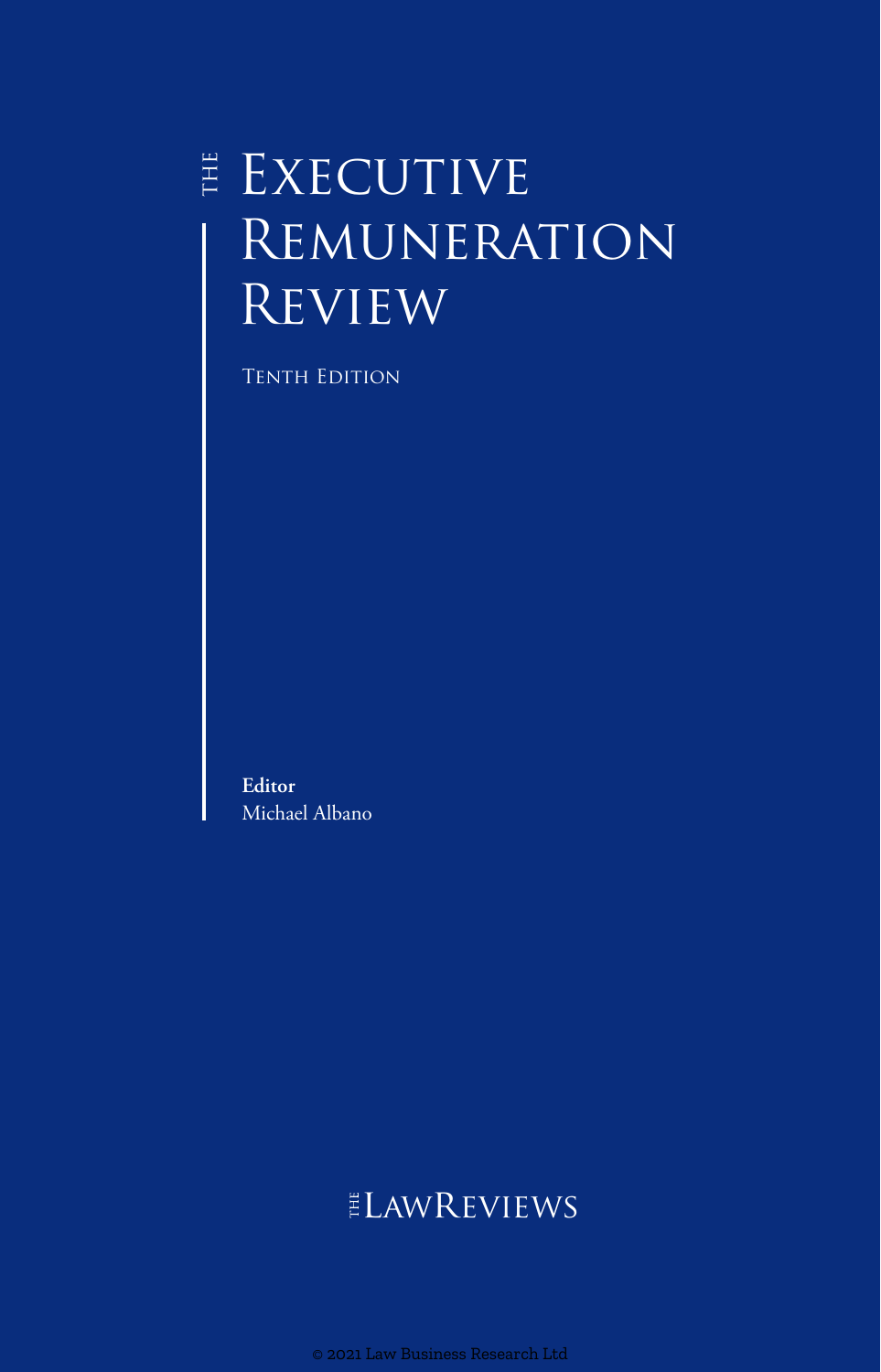# **EXECUTIVE** Remuneration Review

Tenth Edition

Reproduced with permission from Law Business Research Ltd This article was first published in October 2021 For further information please contact Nick.Barette@thelawreviews.co.uk

**Editor** Michael Albano

# ELAWREVIEWS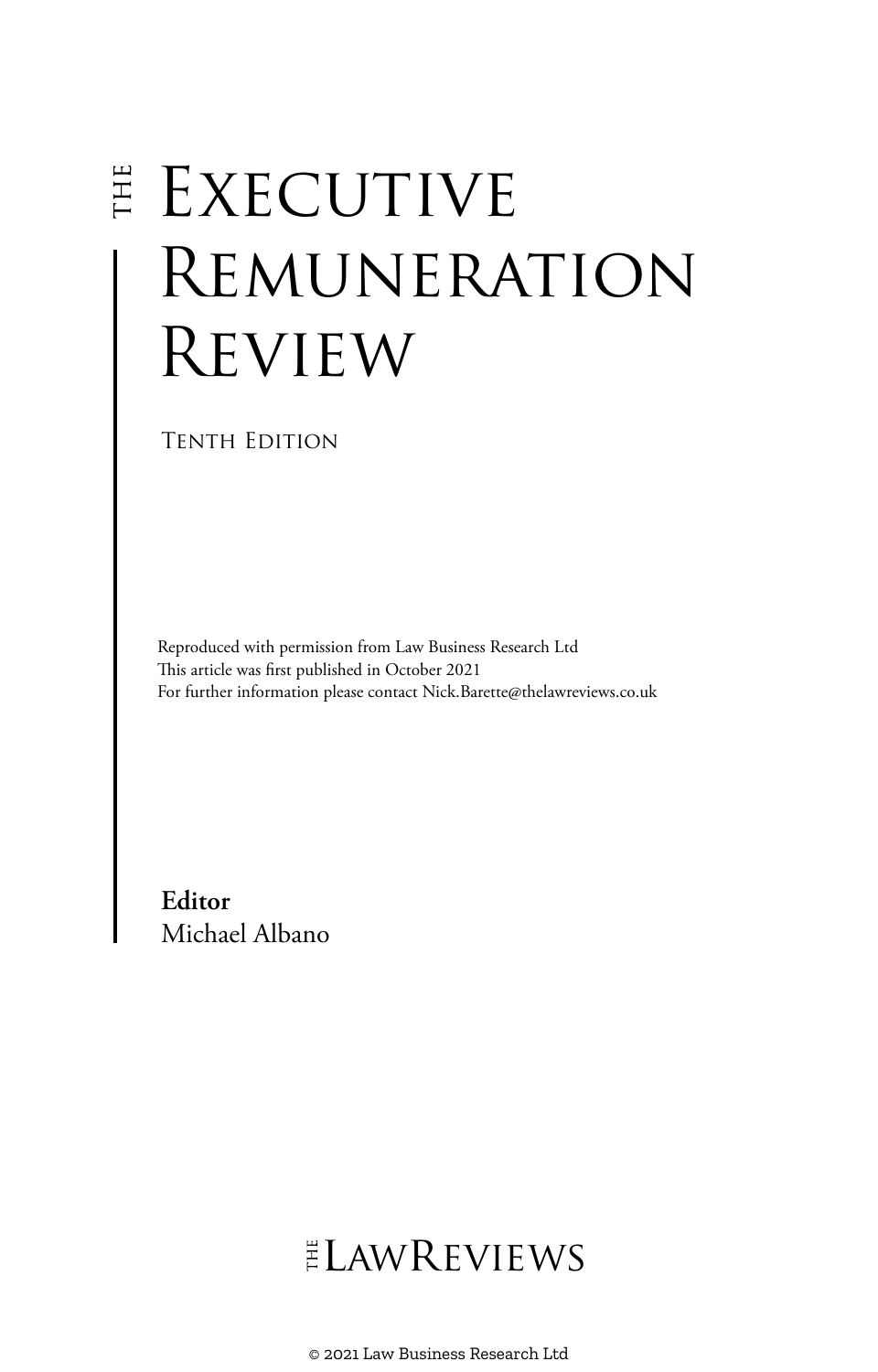#### PUBLISHER Clare Bolton

#### HEAD OF BUSINESS DEVELOPMENT Nick Barette

TEAM LEADERS Joel Woods, Jack Bagnall

BUSINESS DEVELOPMENT MANAGERS Rebecca Mogridge, Katie Hodgetts, Joey Kwok

> RESEARCH LEAD Kieran Hansen

EDITORIAL COORDINATOR Leke Williams

PRODUCTION AND OPERATIONS DIRECTOR Adam Myers

> PRODUCTION EDITOR Keely Shannon

> > **SUBEDITOR**

Jane Vardy

CHIEF EXECUTIVE OFFICER Nick Brailey

Published in the United Kingdom by Law Business Research Ltd, London Meridian House, 34–35 Farringdon Street, London, EC4A 4HL, UK © 2021 Law Business Research Ltd www.TheLawReviews.co.uk

No photocopying: copyright licences do not apply. The information provided in this publication is general and may not apply in a specific situation, nor does it necessarily represent the views of authors' firms or their clients. Legal advice should always be sought before taking any legal action based on the information provided. The publishers accept no responsibility for any acts or omissions contained herein. Although the information provided was accurate as at September 2021, be advised that this is a developing area. Enquiries concerning reproduction should be sent to Law Business Research, at the address above. Enquiries concerning editorial content should be directed to the Publisher – clare.bolton@lbresearch.com

ISBN 978-1-83862-777-5

Printed in Great Britain by Encompass Print Solutions, Derbyshire Tel: 0844 2480 112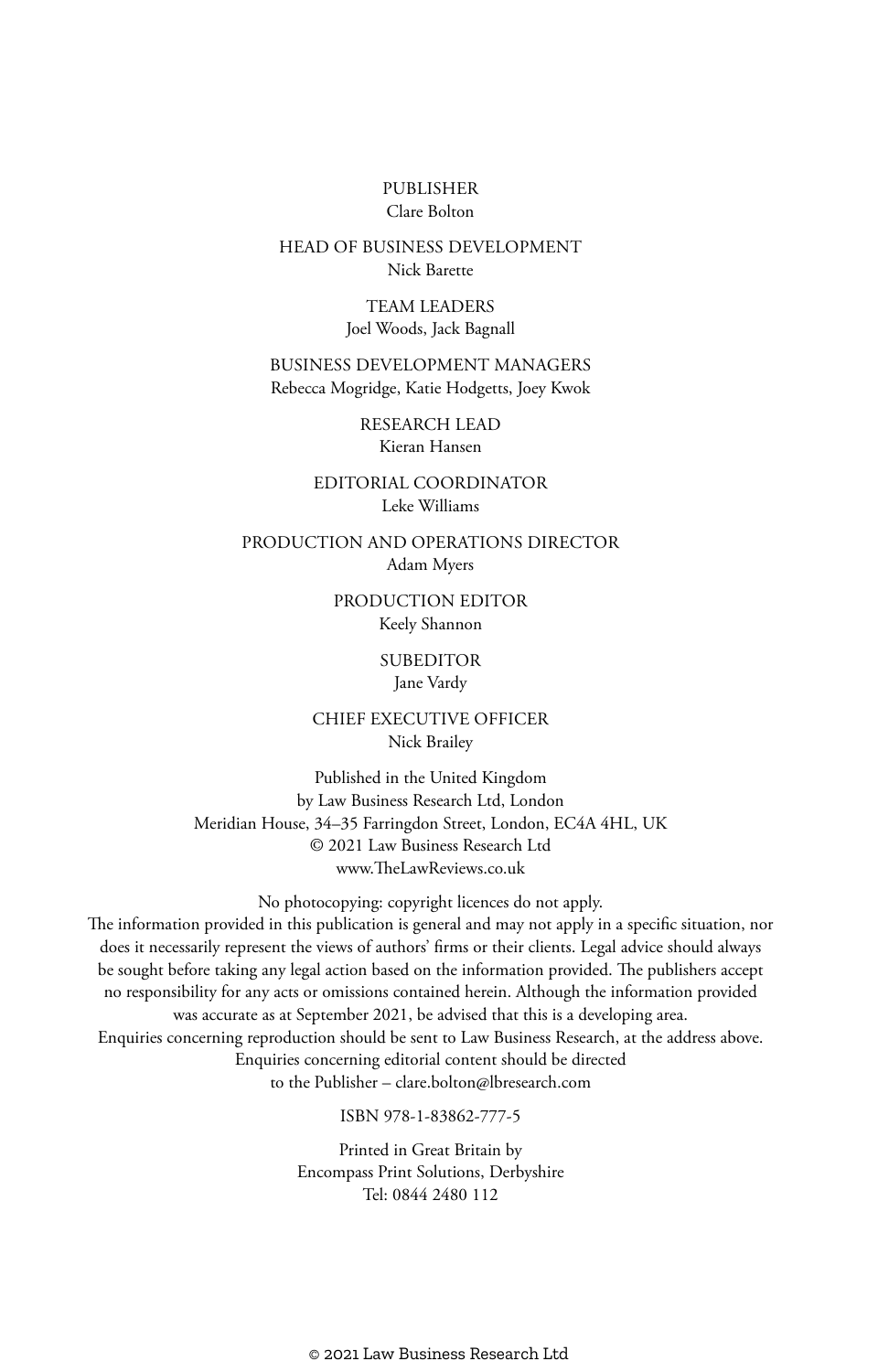# ACKNOWLEDGEMENTS

The publisher acknowledges and thanks the following for their assistance throughout the preparation of this book:

ADSUAR MUÑIZ GOYCO SEDA & PÉREZ-OCHOA

ALLEN & OVERY

ALRUD LAW FIRM

AZB & PARTNERS

BAKER MCKENZIE

CHASSANY WATRELOT & ASSOCIÉS

CLEARY GOTTLIEB STEEN & HAMILTON LLP

HANNES SNELLMAN ATTORNEYS LTD

HOMBURGER AG

LOYENS & LOEFF LUXEMBOURG

LUND ELMER SANDAGER

TAPESTRY COMPLIANCE LIMITED

URÍA MENÉNDEZ ABOGADOS

VEIRANO ADVOGADOS

WILLKIE FARR & GALLAGHER LLP

WOLF THEISS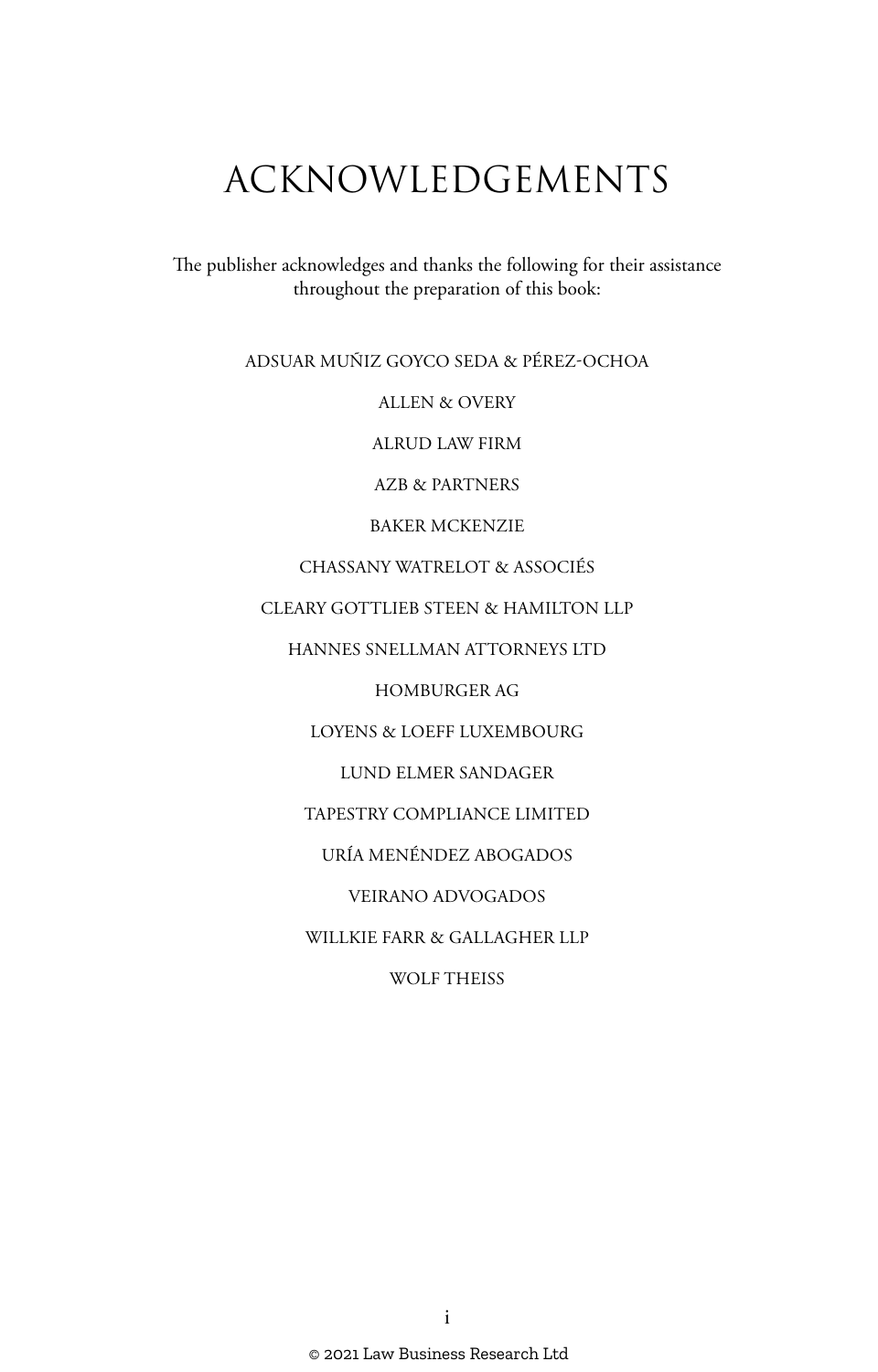# CONTENTS

| Michael Albano |                                                                                                |  |
|----------------|------------------------------------------------------------------------------------------------|--|
| Chapter 1      |                                                                                                |  |
|                | Sean Selleck, John Walker, Erica Kidston, Jonathan Kelt, Alexandra Stead<br>and Sinan Alnajjar |  |
| Chapter 2      |                                                                                                |  |
|                | Flávia Martins Azevedo                                                                         |  |
| Chapter 3      |                                                                                                |  |
|                | Michael Møller Nielsen and Helene Lønningdal                                                   |  |
| Chapter 4      |                                                                                                |  |
|                | Matthew Hunter and Lewis Dulley                                                                |  |
| Chapter 5      |                                                                                                |  |
|                | Johanna Haltia-Tapio, Joakim Frände and Anniina Järvinen                                       |  |
| Chapter 6      |                                                                                                |  |
|                | Yoan Bessonnat, Gabriel Flandin and Philippe Grudé                                             |  |
| Chapter 7      |                                                                                                |  |
|                | Michael Brems, Jens Hafemann, Falko Maurer and Amelie Wagner                                   |  |
| Chapter 8      |                                                                                                |  |
|                | Rowan McKenzie, Steven Sieker and Karen Man                                                    |  |
| Chapter 9      |                                                                                                |  |
|                | Barnabás Buzási, Melinda Pelikán, János Pásztor, Bence Kálmán and Helga Szkok                  |  |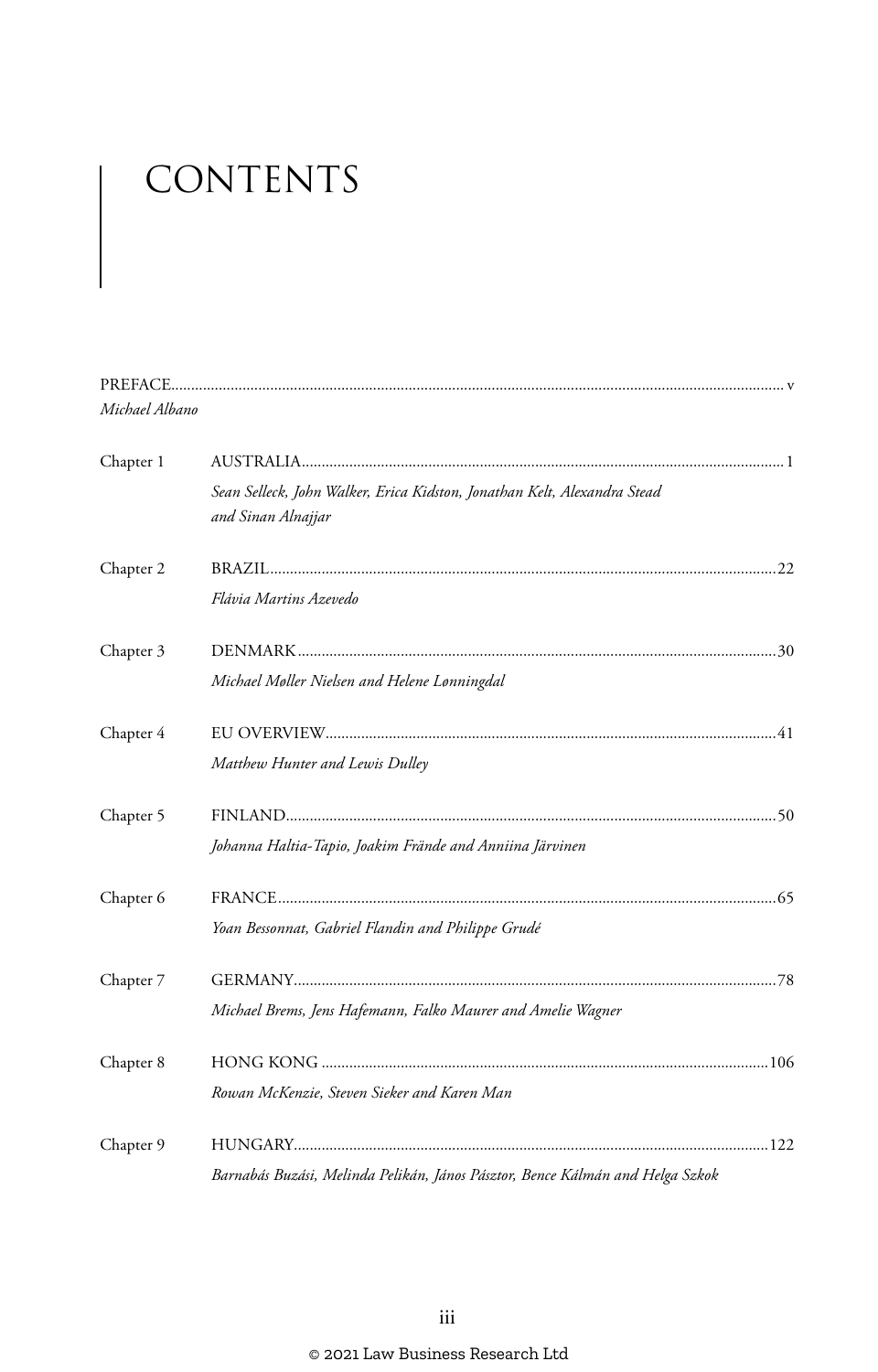| Chapter 10 |                                                                                                     |  |
|------------|-----------------------------------------------------------------------------------------------------|--|
|            | Nohid Nooreyezdan, Shreya Rao, Veena Gopalakrishnan, Aishwarya Srivastava and<br>Nishanth Ravindran |  |
| Chapter 11 |                                                                                                     |  |
|            | Gianluca Russo                                                                                      |  |
| Chapter 12 |                                                                                                     |  |
|            | Cédric Raffoul, Kheira Mebrek and Farah Jeraj                                                       |  |
| Chapter 13 |                                                                                                     |  |
|            | Suzanne Sikkink, Sjoerd Buijn, Naomi Reijn, Olivier Valk, Wessel Grunewald and<br>Mirte Miltenburg  |  |
| Chapter 14 |                                                                                                     |  |
|            | Edwin J Seda-Fernández, Mariel Y Haack and Mariangely González-Tobaja                               |  |
| Chapter 15 |                                                                                                     |  |
|            | Irina Anyukhina, Elena Novikova and Olga Pimanova                                                   |  |
| Chapter 16 |                                                                                                     |  |
|            | Raúl Boo, Miguel Pérez and Aina Valls                                                               |  |
| Chapter 17 |                                                                                                     |  |
|            | Balz Gross, Andreas Müller and Peter Müller                                                         |  |
| Chapter 18 |                                                                                                     |  |
|            | Michael Albano and Julia Rozenblit                                                                  |  |
| Appendix 1 |                                                                                                     |  |
| Appendix 2 |                                                                                                     |  |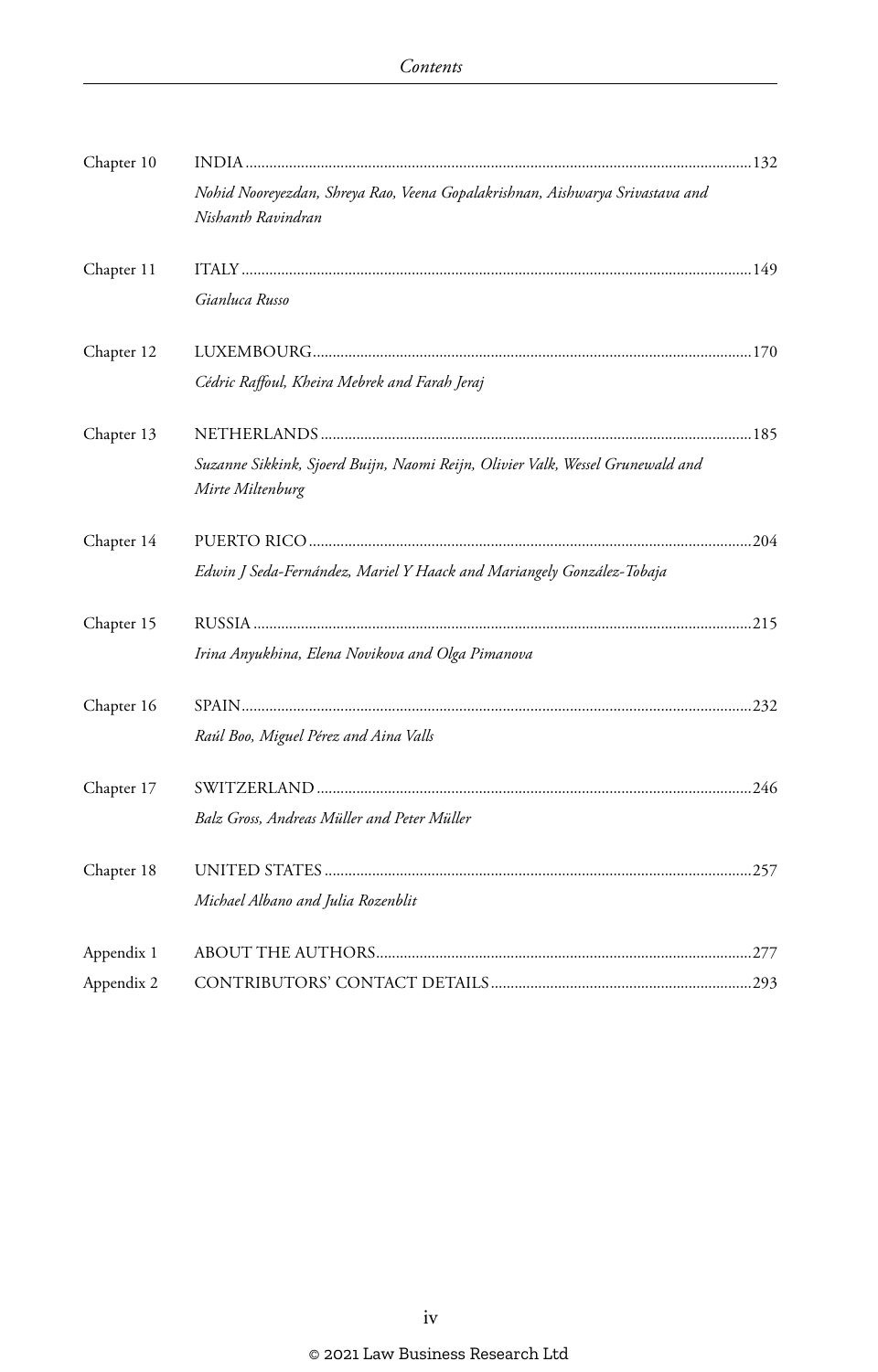## SPAIN

*Raúl Boo, Miguel Pérez and Aina Valls*<sup>1</sup>

#### **I INTRODUCTION**

The Spanish market combines the discipline and stability brought about by EU legislation and the expertise and innovation of its players. It is a competitive and open market populated by national and international service providers who are driven by its harmonised regulations and the diversity of its demand.

The Spanish tax code is competitive for entities incorporated or domiciled in Spain, for non-Spanish investors in Spanish-resident entities and for employees moving to Spain to provide services to Spanish-resident entities.

In addition, companies that decide to set up in Spain will find a very competitive country in relation to the following: employment costs; increasingly flexible regulations; a fully professionalised judicial system; and a reasonable role for employee representatives and trade unions in a context without industrial disputes. In addition, Spanish immigration regulations facilitate obtaining work and residence permits in a short time for highly qualified professionals, large companies and intra-group employee transfers.

From a corporate standpoint, there is harmonised and EU-based regulation on directors' remuneration in listed companies, aimed at promoting transparency and enhancing the protection to shareholders. Although inspired in such regulations with regard to good governance, the legislation applicable to executive directors' remuneration in non-listed companies has been in the spotlight of the Spanish Supreme Court, which issued a groundbreaking ruling that tries to unify the applicable regimes.

This chapter reviews the main advantages of the Spanish systems in terms of tax, labour and corporate law associated with the remuneration of executives and directors. In recent years this area has undergone multiple statutory amendments and the courts and administrative authorities have set important precedents and doctrine. With this in mind, this chapter seeks to provide a practical guide to the main issues and the latest developments.

#### **II TAXATION**

#### **i Income tax for employees**

#### *Tax residency*

When analysing Spanish taxation for employees, including executives and directors, we should first determine whether the natural person is tax resident in Spain.

<sup>1</sup> Raúl Boo is a counsel, and Miguel Pérez and Aina Valls are senior associates at Uría Menéndez.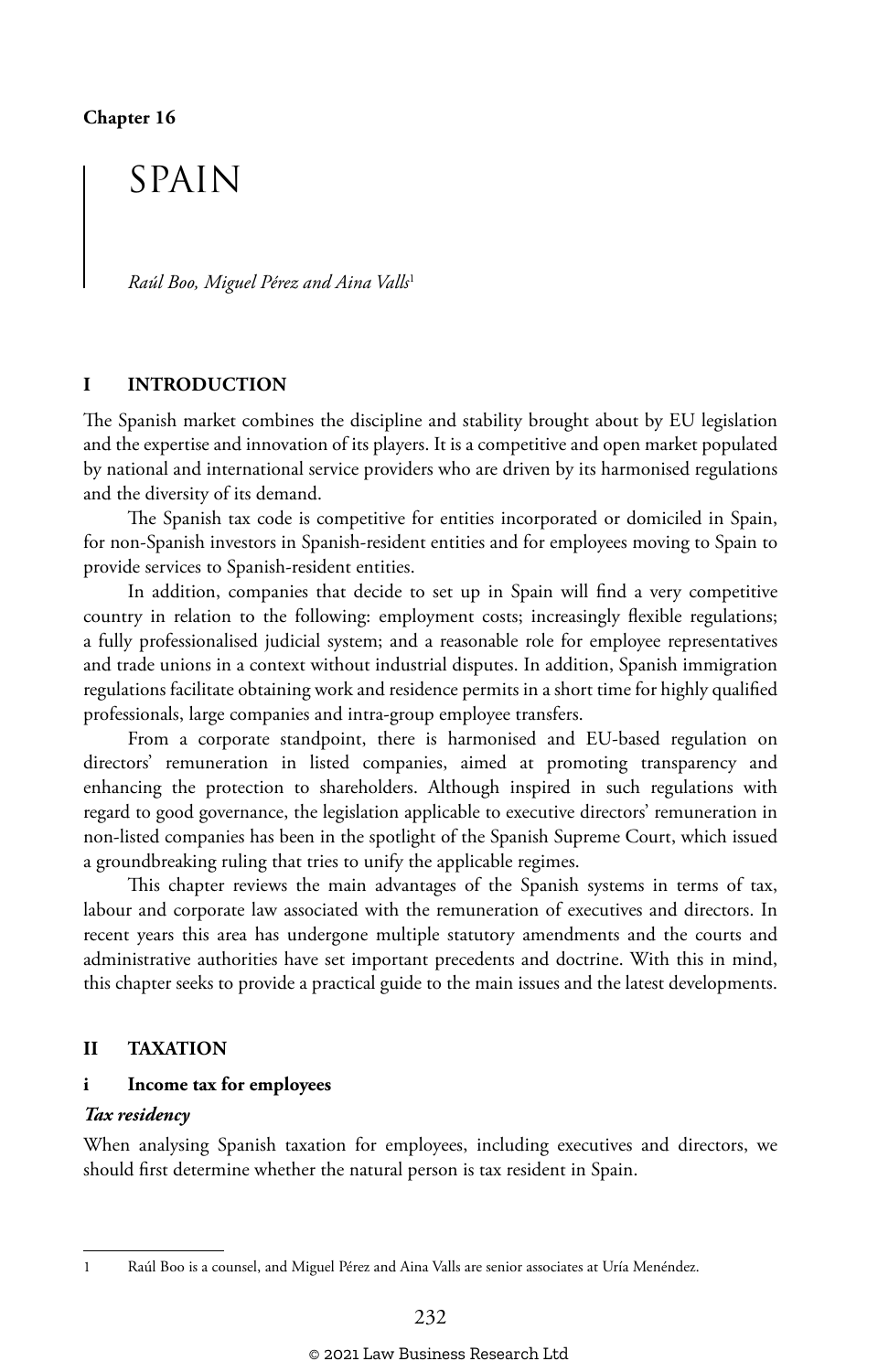The rules for determining tax residency in Spain establish that a natural person is deemed to be resident in Spain for tax purposes, if either:

- he or she remains in the Spanish territory for more than 183 days during a calendar year; or
- *b* the main centre or base of his or her activities or economic interests is, direct or indirectly, located in Spain.

In addition, the Spanish tax authorities may presume *iuris tantum* that an individual is resident in Spain when his or her spouse and underage children are resident in Spain under any of the criteria laid down in (a) and (b) above.

Regarding occasional absences from Spain, they will be calculated as days spent in Spain unless there is evidence that the natural person is tax resident in another country. However, if the person states that he or she is tax resident in a country considered a tax haven by Spain, the tax authorities could request that he or she prove that he or she has remained in the country for more than 183 days.

The above domestic rules must be complied with along with the rules contained in the tax treaties signed by Spain when each signatory country considers that the natural person is tax resident in that respective country.

The covid-19 pandemic has impacted the determination of tax residency in Spain owing to the declaration of a state of emergency and the application of restrictions to movement between countries. The Spanish General Directorate for Taxes (GDT) has analysed the impact of these restrictions for determining tax residency in Spain, issuing two binding rulings (one on 17 June 2020 and another one on 13 April 2021). In both rulings the GDT establishes that the period during which restrictions on the free movement of people were in force should be taken into account for the purpose of the 183 days established above, disregarding the OECD's recommendations. However, in the second ruling the GDT establishes that if the person is also considered a tax resident of another country the application of the above-mentioned tie-breaker rules of the tax treaties for determining tax residency will probably determine that the person is not considered a tax resident in the state in which he or she is temporarily staying. Therefore, the tax residency of individuals who were forced to stay in Spain because of the covid-19 pandemic has to be very carefully analysed.

#### *General taxation on employment income*

#### *Spanish tax residents*

If an executive or a director is deemed to be a tax resident in Spain, he or she will be subject to personal income tax (PIT) and net wealth tax in Spain on a worldwide basis. PIT has two different taxable bases: a general one, which includes employment income, and a saving one.

The general taxable base rates vary in the different Spanish autonomous regions. For instance, in 2021 the maximum tax rate is 45.5 per cent in Madrid, 50 per cent in Barcelona and 54 per cent in Valencia.

However, the saving taxable base is taxed at up to 26 per cent in the entire Spanish territory (except the Basque Country and Navarre, which follow their own rules).

Regarding net wealth tax, tax rates also vary in the different Spanish autonomous regions as well as the minimum amount of wealth that is exempt. For instance, tax residents in Madrid are exempt from wealth tax, while, for example, in 2021 the net wealth of tax residents in Valencia in excess of €500,000 is taxed at up to 3.5 per cent.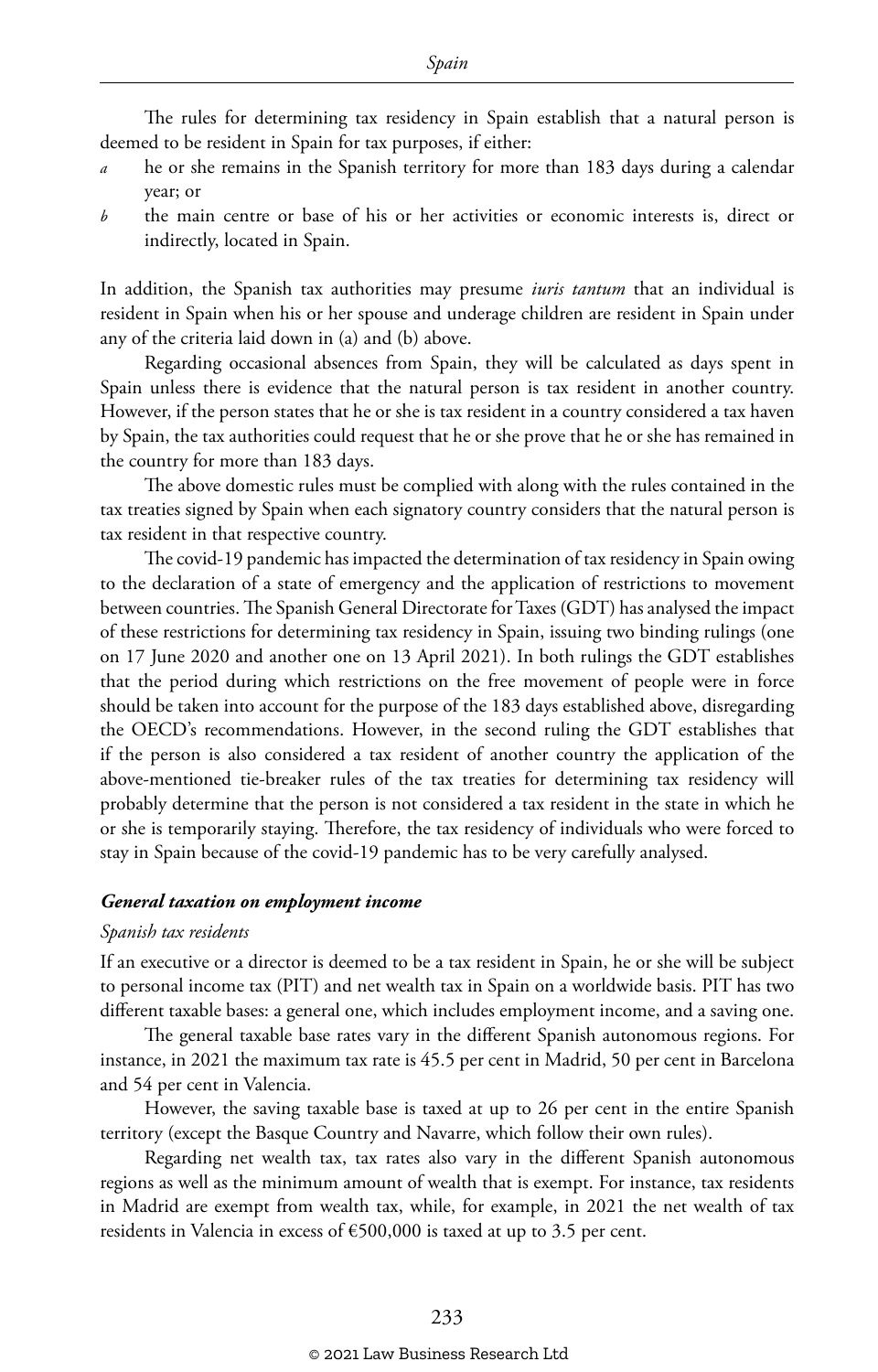#### *Non-Spanish tax residents*

If an executive or a director is not deemed to be tax resident in Spain, his or her employment income may be subject to non-resident income tax (NRIT). In principle, income derived directly or indirectly from a personal activity carried out in Spain is subject to taxation in Spain. In addition, payments to directors or members of a board of directors of Spanish resident entities are taxed in Spain.

This rule must be complied with along with the regulations contained in the relevant tax treaties Spain has signed with other countries. Although the regulations in the corresponding treaty signed by Spain and the country of residence of the employee or director should be checked, the general rules set out in the OECD's Model Convention are the following:

- *a* Employment income can only be taxed in the worker's country of residence unless his or her work is carried out in a different country. If so, this income can be taxed in the country in which the work is actually carried out. However, according to the Model Convention, if certain requirements are met, the employment income derived from this work will not be able to be taxed in the country in which the work is actually carried out. Therefore, the general rules contained in the Spanish NRIT law will not apply.
- *b* For directors, the Model Convention establishes the same rules as the Spanish NRIT law; that is, remuneration received as a director of a company resident in one country can be taxed by this country (regardless of where the director's tax residence is).

If the employment or director income is subject to NRIT, it will be taxed at a flat rate of 19 per cent for residents in the European Union, Norway and Iceland and 24 per cent for residents in the rest of the world.

#### **ii** Social taxes for employees<sup>2</sup>

Spanish social security covers all Spanish nationals who reside and perform their activities in Spain, as well as foreigners with work permits. The social security system is mainly financed through contributions made by employers and employees based on the salary received by the employee.<sup>3</sup>

Each year, the government establishes the maximum and minimum amounts used to calculate social security contributions and the percentage payments to be made by employers and employees (the monthly cap for 2021 is  $\epsilon$ 4,070.10).<sup>4</sup> As a general rule, employers must contribute at a rate of 29.9 per cent (plus an amount to cover accidents) and employees at a rate of 6.35 per cent. These rates apply to both Spanish and foreign employees.

Executives must be registered under the General Social Security Regime, which entitles those who fall under its scope to unemployment benefits and protection from the Wage Guarantee Fund.

Directors who do not control the company (i.e., do not hold a specific percentage of the company's share capital) and are paid to carry out management or executive functions must be registered under the Social Security Regime for Assimilated Employees, which does

<sup>2</sup> Spanish social security provisions are applied based on a territoriality principle, meaning that any person performing an activity or working in Spain falls under the scope of the Spanish social security. However, there are exceptions to this rule for transferred employees in EU regulations and international treaties.

<sup>3</sup> As a rule, social security contributions are not deducted from statutory payments for death, relocation or temporary or permanent lay-off.

<sup>4</sup> Royal Decree-Law 18/2019 of 27 December adopting measures on taxation, cadastre and social security.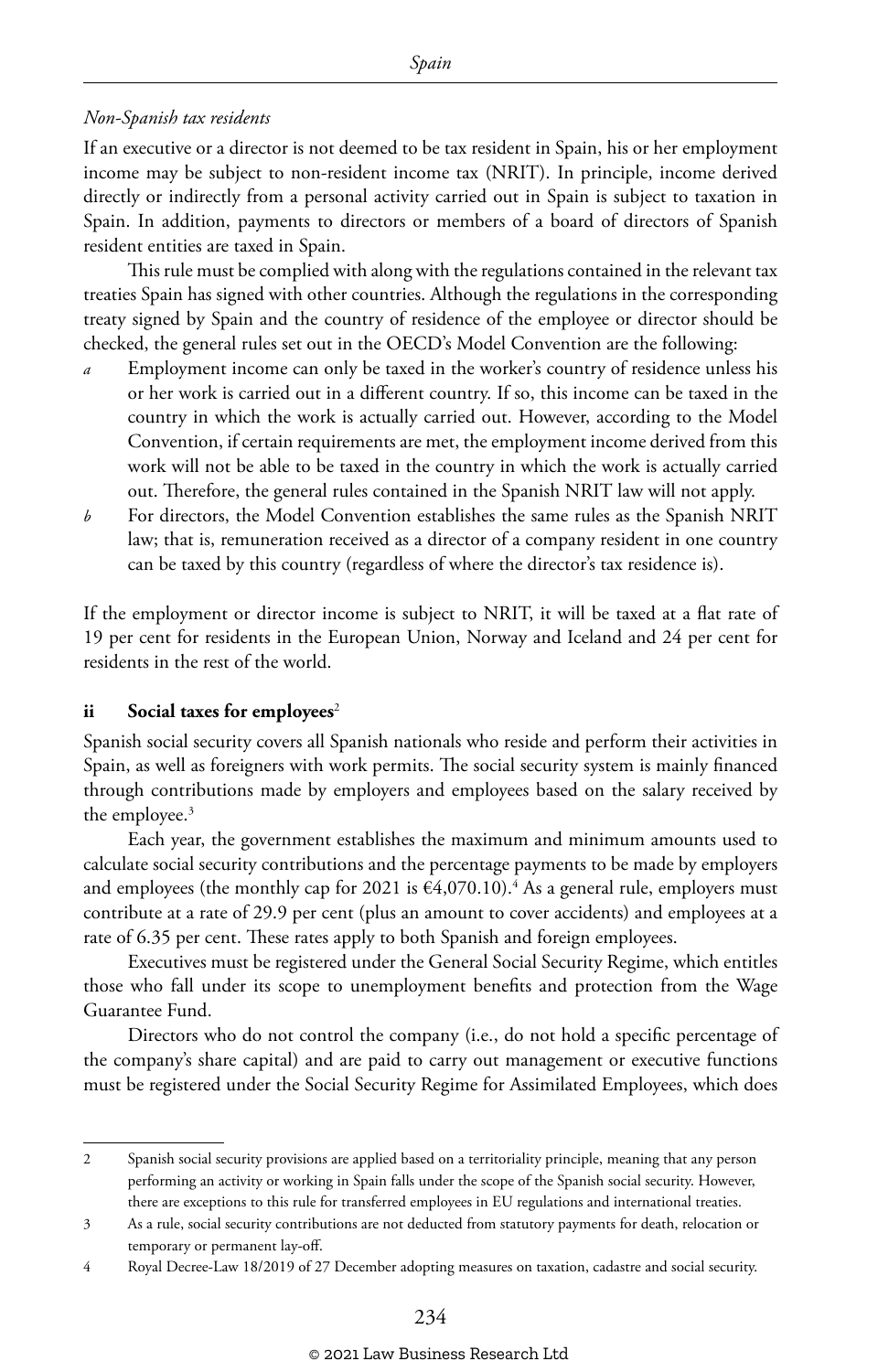not entitle those who fall under its scope to unemployment benefits and the protection from the Wage Guarantee Fund. In contrast, directors who control the company, even if they are not paid to carry out management or executive functions, must be registered under the Social Security Regime for Self-Employed Workers. In this case, only the director makes social security contributions for him or herself.

#### **iii Tax deductibility for employers**

In principle, to the extent that the remuneration paid is duly justified and accounted for, these payments are tax-deductible for corporate income tax (CIT) purposes generally in the period in which they are accrued.

Notwithstanding, there are two issues regarding tax deductibility of payments to employees and directors that should be borne in mind.

#### *Deductibility of payments to directors*

The Spanish tax authorities have been very strict with regard to the deductibility of payments to directors. These discrepancies between the tax authorities and taxpayers are due to two issues:

- *a* according to the Spanish Supreme Court case law, executives who are also members of the board of directors cannot have both an employment and a corporate relationship with the company at the same time. If they do, the corporate relationship prevails over the employment one; and
- $b$  according to the Spanish Companies Law  $(SCL)$ ,<sup>5</sup> the position of director is not remunerated unless the company's articles of association state otherwise. In addition, the SCL provides some strict requirements for the approval of directors' remuneration.

In view of the above, particularly in cases in which an executive had an employment relationship with the company before becoming a member of its board of directors, companies considered that remunerating executives was justified by their employment agreement and the articles of association contained no provision on director remuneration. In this scenario, the tax authorities considered that this type of remuneration was unlawful and therefore the payments were actually gifts, which are not deductible for CIT purposes but are subject to PIT.

Similarly, the tax authorities have adopted the same reasoning in cases in which the requirements set out in the SCL are not strictly met.

The Spanish Parliament has tried to remedy this situation and since 2015 the CIT Law<sup>6</sup> states that payments to directors for their role as executives or for performing their functions under other employment agreement with the company cannot be considered a gift.

However, this clarification does not completely solve the situation and, it is still necessary to analyse whether remuneration paid to executives and directors complies with both employment and corporate law requirements in order to be considered tax-deductible.

<sup>5</sup> Royal Legislative Decree 1/2010 of 2 July, which approves the consolidated text of the Companies Law (SCL).

<sup>6</sup> Law 27/2014 of 27 November on corporate income tax (CIT Law).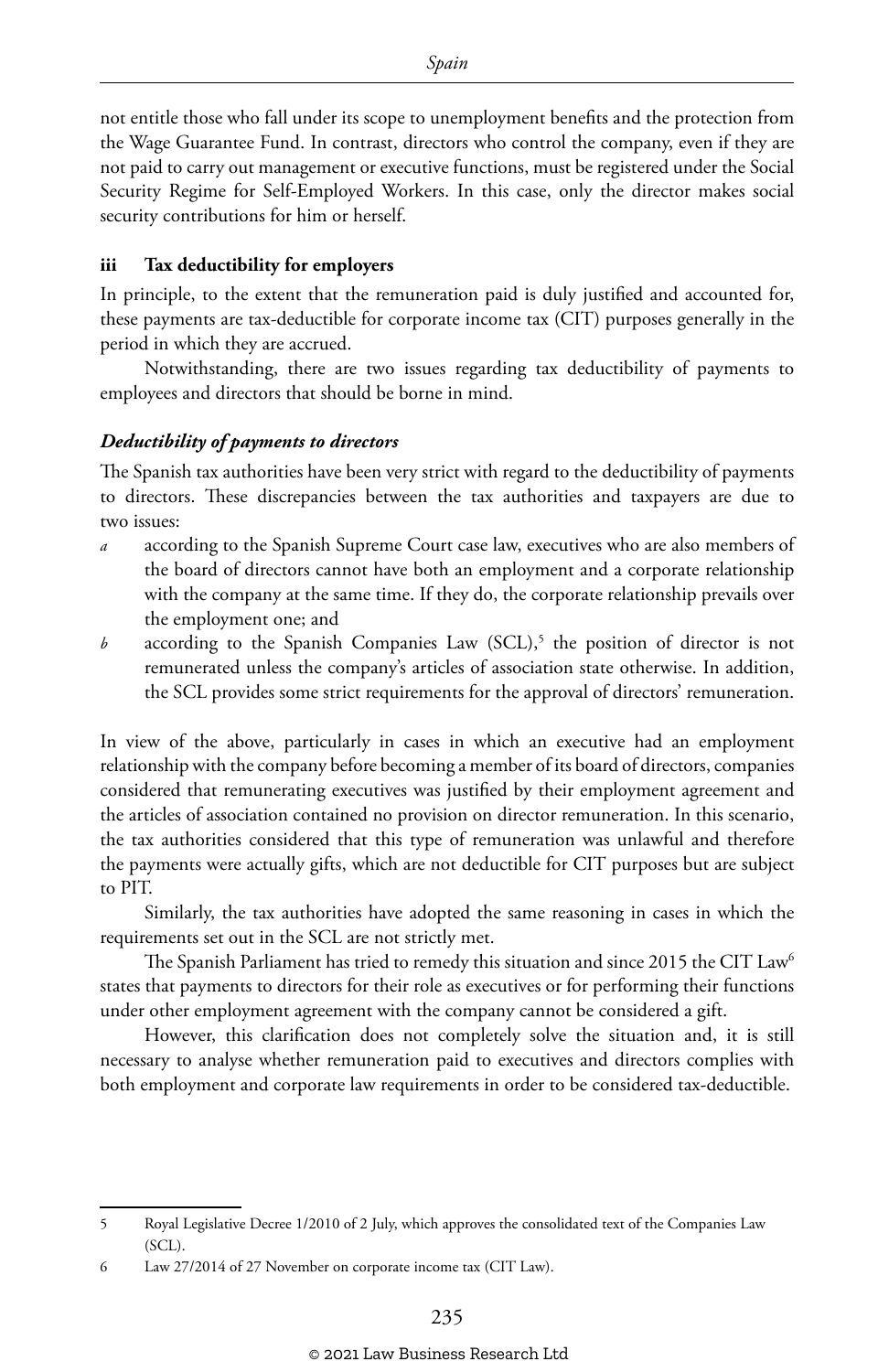#### *Deductibility of severance payments*

The CIT Law contains a special rule that states that severance payments are not deductible in the amount exceeding the greater of the following two amounts:

- *a* €1 million; or
- *b* the mandatory amount stated in the employment law for redundancies.

This rule applies to amounts paid in one or several years by the company or a group company.

#### **iv Other special rules**

In addition, there are other special rules on taxation of remuneration in kind for employees that offer tax benefits. The following rules only apply to employees who have an employment relationship with the company. Therefore, in principle, directors cannot benefit from the following tax benefits:

- *a* The following remuneration in kind is not subject to PIT:
	- amounts paid by companies for professional training, retraining or upskilling to the extent that it relates to the relevant employee's job position; and
	- amounts paid by the company for occupational accident insurance or civil liability insurance, or both.
- *b* The following remuneration in kind is exempt from PIT:
	- food and drink for employees at the company canteen and meal vouchers worth up to €11 per day for use in restaurants;
	- social or cultural services at the company, such as childcare services. These services can be outsourced. If the employer is an educational institution, free or discounted education for employees' children is also exempt from PIT;
	- health insurance for employees, their spouses and children. This exemption is capped at  $\epsilon$ 500 per person (or  $\epsilon$ 1,500 for disabled persons);
	- up to  $\epsilon$ 1,500 per year for employees' public transport costs; and
	- shares in the company or in the company's group for free or at a discounted price. This exemption is capped at  $\epsilon$ 12,000 per year. In this regard, the conditions offered should be the same for all the employees of the company or group or subgroup of companies.

Finally, special valuation rules apply to other remuneration in kind. In principle, remuneration in kind must be valued at an arm's-length basis. However, the PIT Law contains special rules for some type of remuneration such as houses, cars or loans.

#### **III TAX PLANNING AND OTHER CONSIDERATIONS**

The PIT Law provides some tax benefits or special tax regimes that apply to the remuneration of executives.

#### **i Severance pay exemption**

Severance payments paid to employees are exempt from PIT when they do not exceed the amount legally established by labour law. However, this exemption is capped at €180,000.

In this regard, the tax authorities have traditionally considered that this exemption does not apply to executives who were subject to a special employment relationship. However,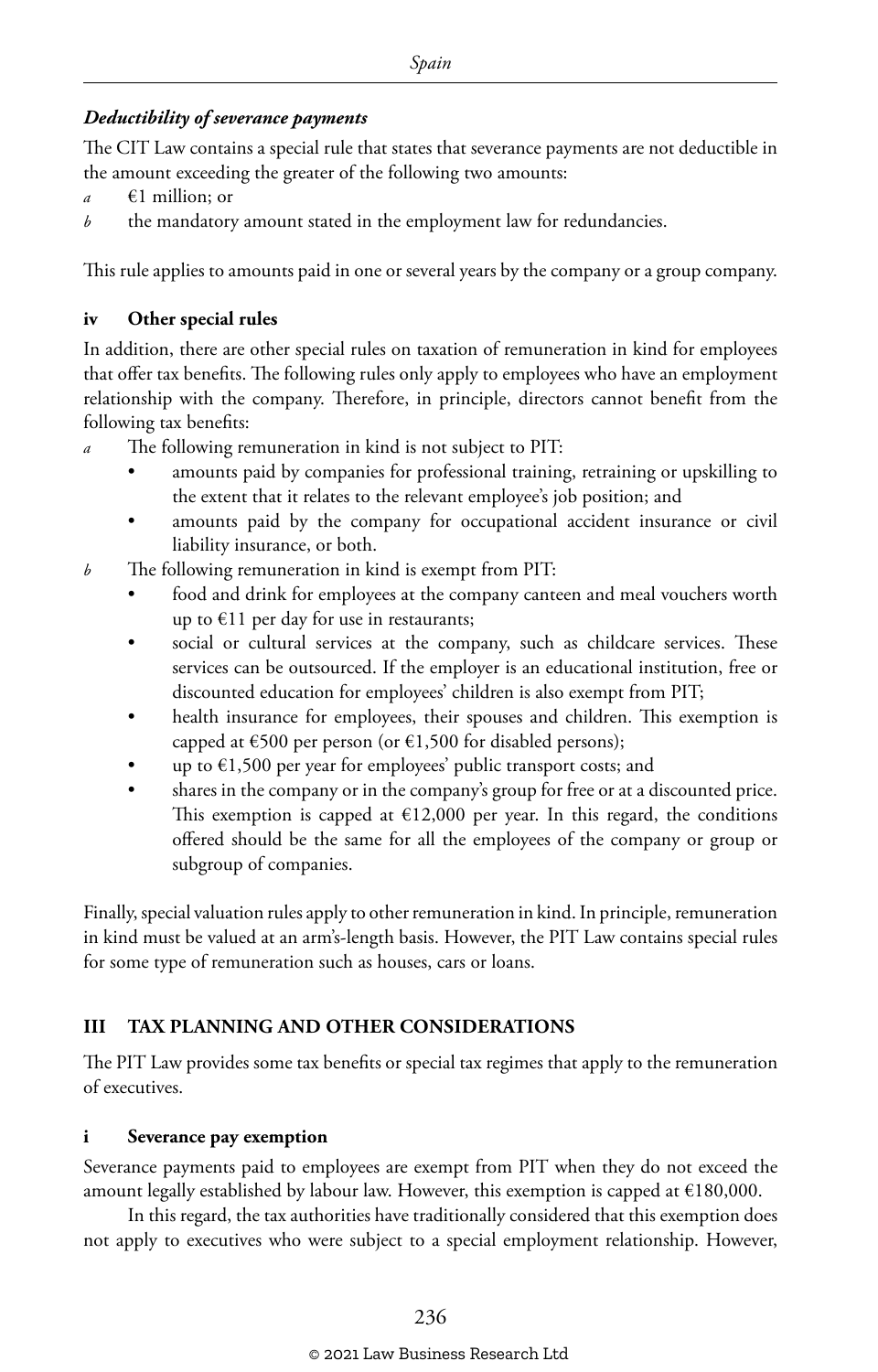in 2019, the Spanish Supreme Court held that executives can apply this exemption for the minimum severance payment amount established by labour law; that is, seven days of salary per year of service.

#### **ii Exemption on remuneration for work performed abroad**

The PIT Law provides an exemption on remuneration for work performed abroad. Employees can apply the exemption up to  $\epsilon$ 60,100 per year when the following requirements are met:

- The employee must perform work for a non-resident company or for a permanent establishment abroad. If the company that receives the service is related to the Spanish company, other requirements apply.
- *b* The country in which the work is performed must have a similar tax to PIT and cannot be a tax haven. This requirement is fulfilled if that country has signed a tax treaty with Spain and the treaty includes an exchange of information clause. However, the employment income need not be effectively taxed in that country.
- *c* This exemption is not compatible with the 'surplus regime', as explained below.

Regarding the exemption on remuneration for work performed abroad, tax authorities have traditionally considered that it does not apply to executives who are directors. The Spanish Supreme Court, in a recent ruling from 22 March 2021, has confirmed the criteria of the tax authorities and has concluded that the exemption is not applicable to those amounts perceived for managing and controlling entities as a participant in the board of directors of a subsidiary located abroad.

#### **iii 'Surplus regime' for work performed abroad**

Another option when performing work abroad is to apply the 'surplus regime'. As mentioned above, this regime is not compatible with the exemption on remuneration for work performed abroad.

The 'surplus regime' establishes that any surplus received for performing work abroad is exempt from PIT. In other words, additional remuneration received for performing work abroad in excess of what the employee would have received in Spain would be exempt from PIT.

For this regime to apply, the employee would need to move to another 'workplace' as this term is defined under labour law. According to the GDT (e.g., Resolution V4107-16), the employee would also have to remain abroad for over nine months, but still be tax resident in Spain.

#### **iv Special tax regime for executives transferred to Spain (the 'Beckham Regime')**

According to the special tax regime for individuals who are transferred to Spain, an individual who becomes a Spanish tax resident as a consequence of moving to Spain for work reasons may choose to be taxed under a regime similar to that applicable to non-residents in Spain when the following requirements are met:

- *a* the individual has not been tax resident in Spain during the last 10 tax years prior to his or her transfer to Spain;
- *b* the individual does not receive any business or professional income that could be considered obtained through a Spanish permanent establishment for tax purposes; and
- *c* the reason for the transfer to Spain is one of the following circumstances:
	- to enter into an employment relationship with a Spanish employer;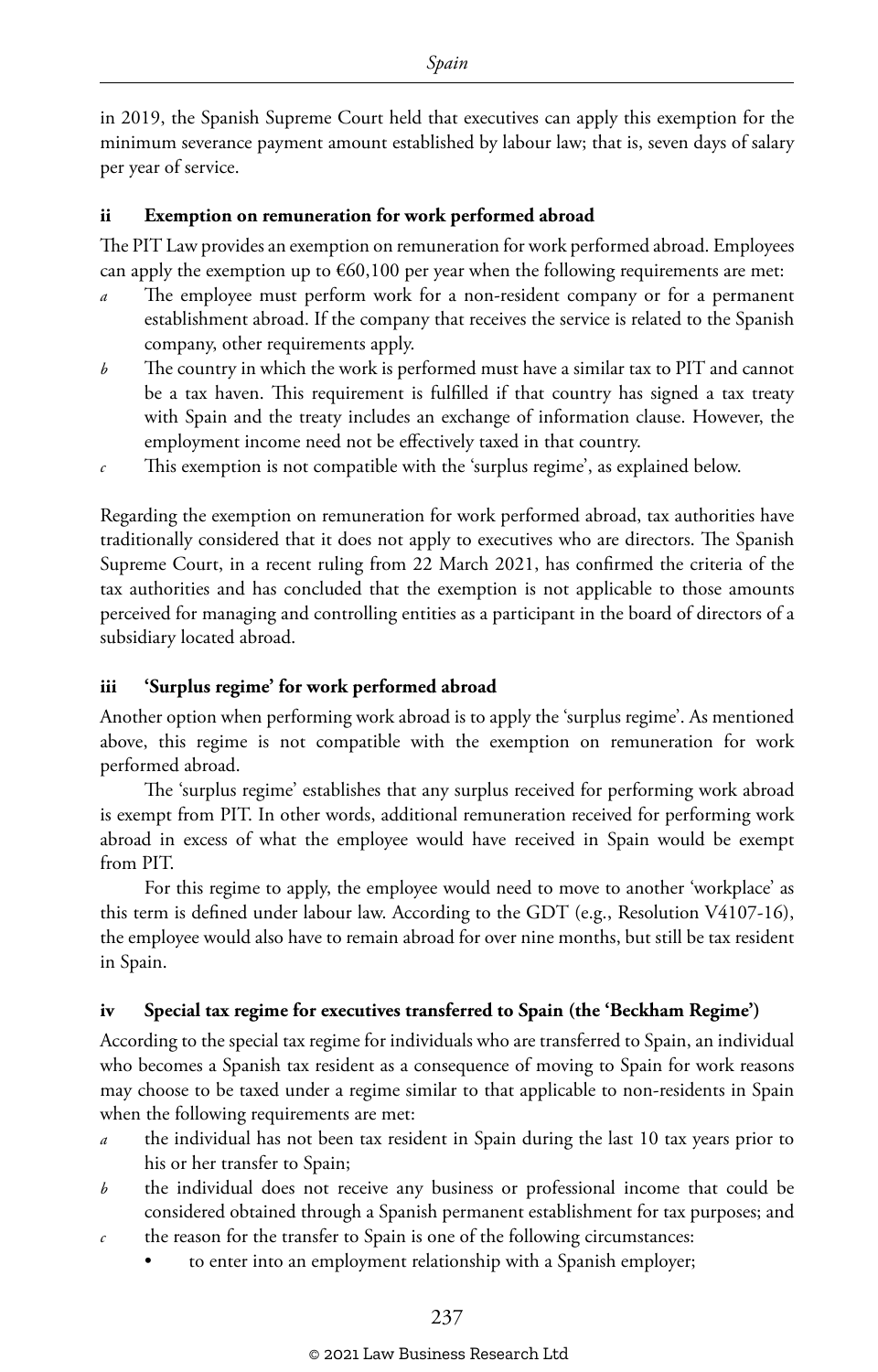- the individual's employer decides to transfer him or her to Spain, which must be duly set out in a transfer letter; or
- to become a company director provided that the individual is not a shareholder of the company, or if the individual is a shareholder, his or her stake does not mean that he is a 'related party' for corporate income tax purposes.<sup>7</sup>

The taxpayer would need to expressly choose this tax regime upon being transferred to Spain. Once he or she has opted to apply this tax regime, it will start to apply in the year in which he or she obtains his or her Spanish tax residence and for five years after that.

This special tax regime may appeal to executives as income obtained in Spain will be taxed by applying the NRIT regulations for non-residents without a permanent establishment in Spain, subject to specific rules, which can be summarised as:

- *a* all worldwide employment income obtained by the individual would be taxed in Spain;
- *b* income will be subject to taxation on an accumulated basis and losses cannot be offset;
- *c* the first  $\epsilon$ 600,000 of income will be taxed at a tax rate of 24 per cent, and income exceeding that amount at a tax rate of 47 per cent; and
- *d* only Spanish-source dividends, interest and capital gains would be taxed.

This special tax regime also applies to net wealth tax, and even though the executive would be considered tax resident in Spain, he or she would only be taxed on assets located in Spain and thus not on his or her worldwide assets.

#### **v Reduction for irregular income**

Remuneration generated during a period exceeding two years and that is generated irregularly as established by law and paid in one tax period can apply a 30 per cent reduction on the amount paid. In other words, the executive will only have to pay PIT on 70 per cent of the income received.

This reduction only applies when the taxpayer has not applied it in the preceding five years. In addition, it is capped at €300,000. However, when applied to severance payments between  $\epsilon$ 700,000 and  $\epsilon$ 1,000,000, the limit for applying the reduction (i.e.,  $\epsilon$ 300,000) will be reduced by the difference between the payment received and  $\epsilon$ 700,000. Therefore, no reduction applies to severance payments of  $\epsilon$ 1 million or higher.

#### **IV EMPLOYMENT LAW**

#### **i Non-compete obligations**

Under Spanish employment law, non-compete obligations differ depending on whether they apply while the employment relationship is in force or after its termination. These obligations are as follows.

<sup>7</sup> An individual and an entity are deemed to be related parties when the shareholder holds a minimum share of 25 per cent in the company.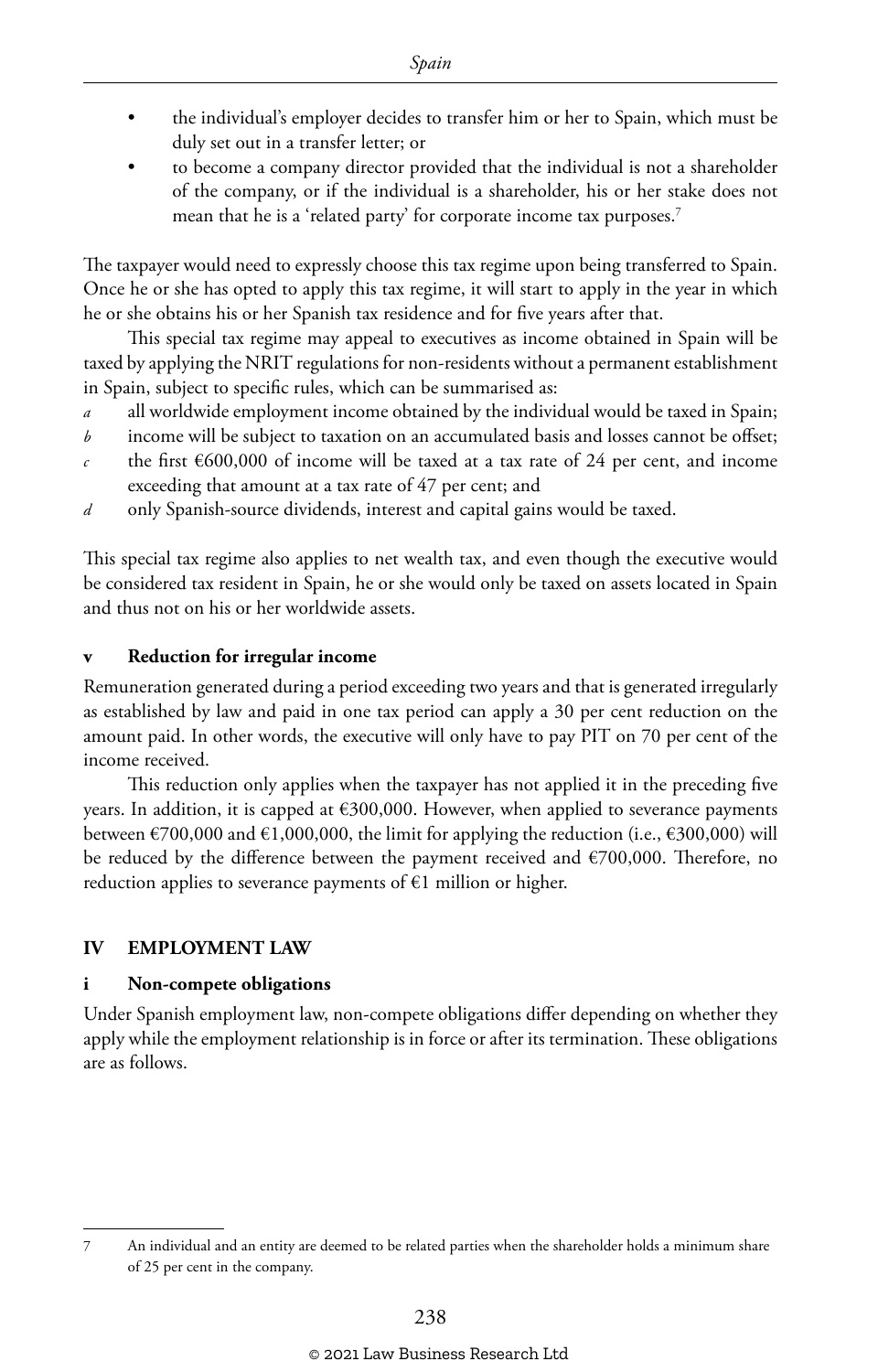#### *Non-compete during the term of the employment contract*

Ordinary employees can work for other companies unless to do so qualifies as unfair competition, or the parties have reached an exclusivity arrangement. Therefore, if exclusivity has not been agreed to in the employment contract, an ordinary employee may work for another company provided that in doing so he or she would not be unfairly competing with the work performed for his or her employer.

In relation to executives, unless the company has stated otherwise in writing, they have a total exclusivity obligation and cannot work for other companies, regardless of whether or not this would amount to unfair competition.

An executive does not have to be compensated financially for an exclusivity obligation. However, if the employee with an exclusivity obligation is an ordinary employee, he or she must be financially compensated for it to be valid. The amount paid to the employee as compensation must be 'adequate'. There is no express provision under Spanish law that clarifies when compensation is 'adequate'; however, 10 per cent of the fixed remuneration received by the employee is normally considered sufficient.

#### *Post-contractual non-compete obligation*

The employer must have an effective industrial or commercial interest in the employee not competing with it after the termination of his or her employment contract: this could be defined as the interest that an employer has in preventing a well-trained ex-employee (often at its expense) from taking advantage of the know-how acquired while working for it to perform competing activities. This industrial or commercial interest is also defined as an interest in protecting information about 'sensitive' corporate matters: methods of production, commercialisation and organisation systems and, in general, information that is useful for the correct performance of the business (relationships with clients, suppliers, etc.).

Therefore, to determine whether or not a company has an effective industrial or commercial interest in an employee not competing with it, the specific functions and duties of the employee must be analysed: if during his or her employment, the employee has performed duties that are closely related to, for example, the business's strategy, clients, suppliers or know-how, the company would have an effective industrial or commercial interest in the employee not competing with it. If the employee has not performed any activities or duties related to these aspects of the company (e.g., if the employee has only performed general administrative tasks), imposing a non-compete obligation on that employee would probably be considered unenforceable because the company lacks an effective interest in it.

The employee must receive a financial compensation from the employer that is adequate: however, the Statute of Workers does not define 'adequate compensation'. Whether the compensation agreed is 'adequate' for the purposes of the Statute of Workers is again analysed on a case-by-case basis, in terms of factors such as: (1) the employee's chances of finding a new non-competing job; (2) the geographical scope of the prohibition; and (3) the length of the obligation.

There is no general rule regarding the method of payment of compensation for non-compete obligations. The most common methods of payments are the following: (1) a monthly payment during the term of the non-compete obligation beginning at the end of the employment relationship; (2) a lump sum at the end of the employment relationship that compensates the entire non-compete period; or (3) a monthly payment during the employment relationship.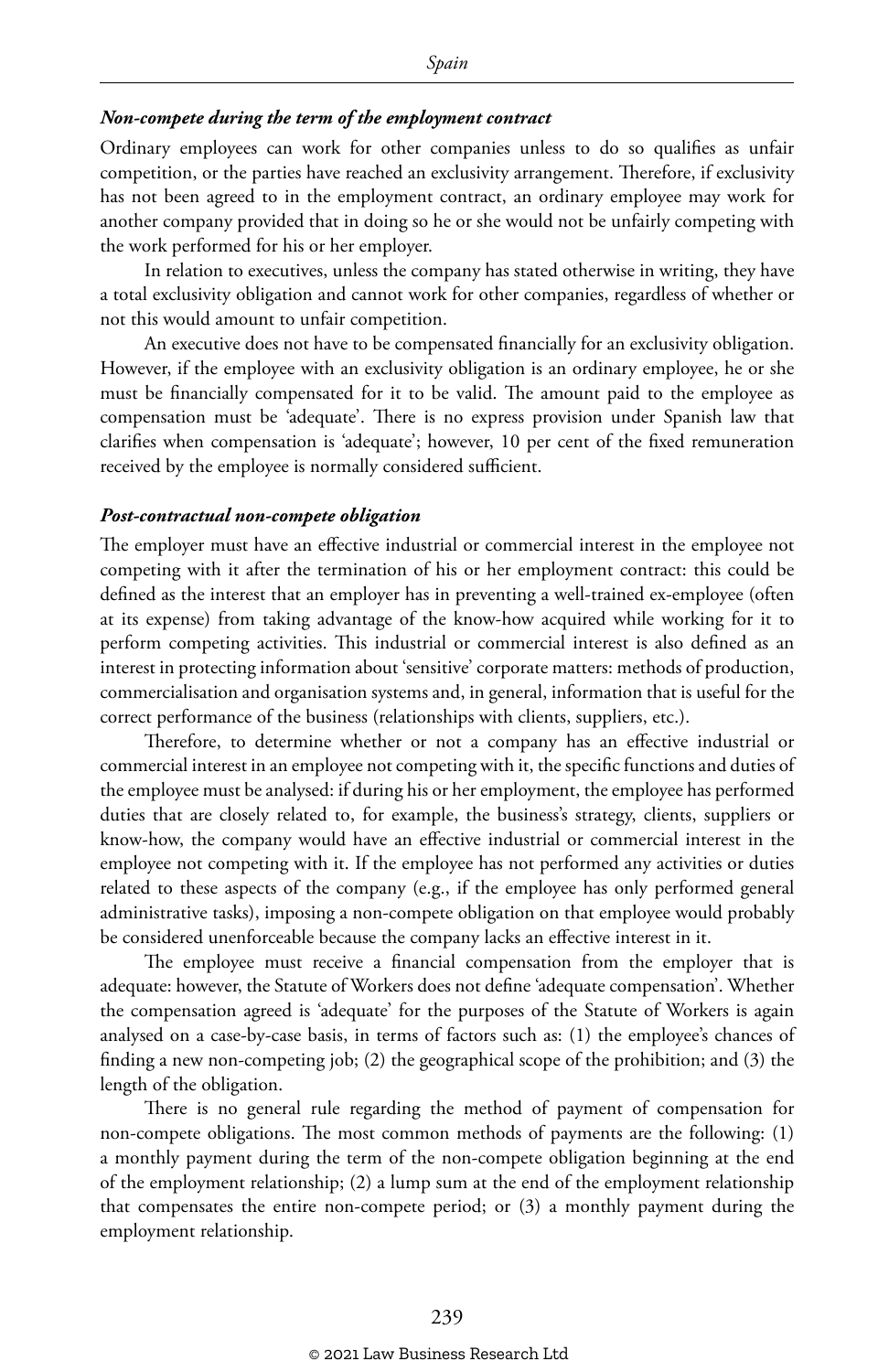A post-contractual non-compete obligation cannot last longer than two years for technical employees or executives and six months for other employees. To determine whether or not an employee can be considered a technical employee, the following issues would have to be taken into account:

- *a* the company's professional categories;
- *b* the specific duties performed by the employee in question; and
- *c* the employee's specific knowledge of the company's know-how, strategy, clientele and techniques.

Although damages are not specifically regulated for this purpose, penalty clauses linked to the breach of a non-compete obligation are acceptable. It is advisable that the penalty to be paid for a breach does not exceed the financial compensation agreed for the non-compete obligation. Otherwise, evidence of the harm suffered is required to make a penalty clause enforceable.

Unlike other jurisdictions, unilateral waivers of non-compete obligations are not acceptable when their terms have been agreed by both parties. Therefore, clauses that allow the employer or the employee to unilaterally waive the fulfilment of the obligation once it has been entered into are null and void.

It should not be forgotten that this non-compete obligation is linked to the termination of the employment relationship, and consequently it is not triggered (1) during garden leave, where the commitments of non-compete during the term of the employment contract still apply; or (2) after a transaction affecting the ownership of the company, where a different non-compete obligation might be agreed for the sellers.

Finally, although non-solicitation covenants are not specifically regulated in Spanish employment law, the above-mentioned rules for non-compete obligations are applicable.

#### *Terminations*

An employment contract may be terminated on the following grounds:

- *a* mutual agreement of the parties;
- *b* valid reasons previously identified in the employment contract;
- *c* upon the expiration date or completion date for the contracted job or service;
- *d* the employee's resignation;
- *e* death or permanent disability of the employee;
- *f* the employee's retirement;
- *g* death, retirement or permanent disability of the employer;
- *h force majeure*;
- *i* collective redundancy based on economic, technical, organisational or production reasons;
- *j* by the employee because of a breach of contract by the employer;
- *k* disciplinary dismissal;
- *l* dismissal for objective reasons; and
- *m* by a female employee who is forced to leave her job because she has been a victim of domestic violence.

Collective redundancies must be based on economic, technical, organisation or production reasons. A collective redundancy process must be followed with the employee representatives if certain thresholds are achieved.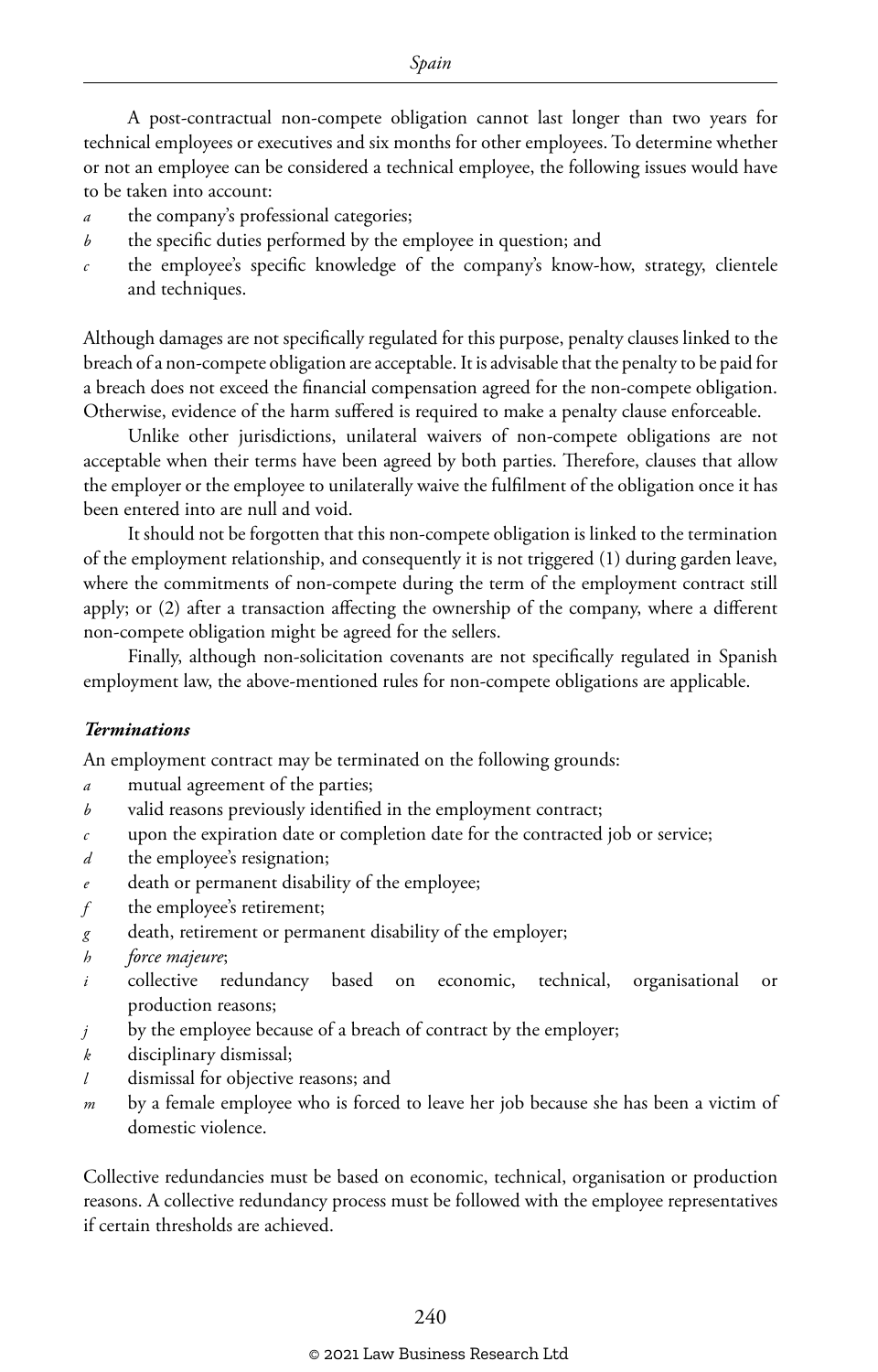An individual dismissal for objective reasons may be based on: (1) the employee's incapacity to perform the job; (2) the employee's failure to adapt to technical changes to his or her job; or (3) economic, technical, production or organisational grounds.

Employees whose employment contracts are terminated as part of a collective redundancy or as a result of an individual dismissal for objective reasons have the right to a statutory severance payment equivalent to at least 20 days of salary per year of service, up to a maximum limit of 12 months of salary.

Employees may be dismissed as a result of a serious and wilful breach of their duties (disciplinary dismissal) (e.g., a lack of discipline or insubordination towards the employer or other employees, or a continuous and voluntary decrease in efficiency).

An employee dismissed for objective or disciplinary reasons may file a claim before the labour courts, which must then determine whether the dismissal was fair, unfair or null. If the dismissal is declared unfair, the employer may choose between (1) reinstating the employee; or (2) paying the statutory compensation for unfair dismissal, which is 33 days of salary per year of service up to a maximum of 20 months of salary. The employer must also pay the employee the salaries accrued between the date of the dismissal and the notification of the judgment if it the employee in question is an employee representative. If the dismissal is declared null and void, the employer must reinstate the employee and pay the backdated salary from the date of dismissal until the date of reinstatement.

A company transaction itself is not a valid ground for dismissal and the purpose of the transfer of undertakings regulations is to guarantee the stability of employment relationships in the framework of the transfer of a business. However, it is possible and common that, after a transfer, there are grounds to carry out a collective redundancy (e.g., duplicate posts after a merger).

In addition, the grounds for terminating ordinary employment relationships also apply to executive employment contracts, and the severance payment corresponding to unfair dismissals is 20 days of gross salary in cash per year of service, up to a maximum of 12 months of salary.

In the case of executive relationships, the contract may also be terminated by both parties by giving a minimum of three months' prior written notice. This minimum period may be extended up to six months, if so agreed by the parties, in the case of executive employment contracts of indefinite duration or with a fixed duration of more than five years. The company may also withdraw from the contract by paying the executive the contractual severance payment or, failing that, the equivalent of seven days of gross salary in cash per year of service, up to a maximum of six months of salary. The same severance payment is payable to an executive who terminates his or her employment contract in the event of a transfer of undertaking or significant changes in the company's ownership that bring about changes in its governing bodies or main activity.

#### **V SECURITIES LAW**

According to Spanish legislation, a prospectus is not required for private offerings (e.g., when shares are offered to fewer than 150 investors per EU Member State, other than qualified investors, or when the face value of the securities is at least  $€100,000$ ).

In addition, according to EU and Spanish regulations, the obligation to publish a prospectus does not apply to a public offering of securities to existing or former directors or employees by their employer or by a group company, provided that (1) the securities to be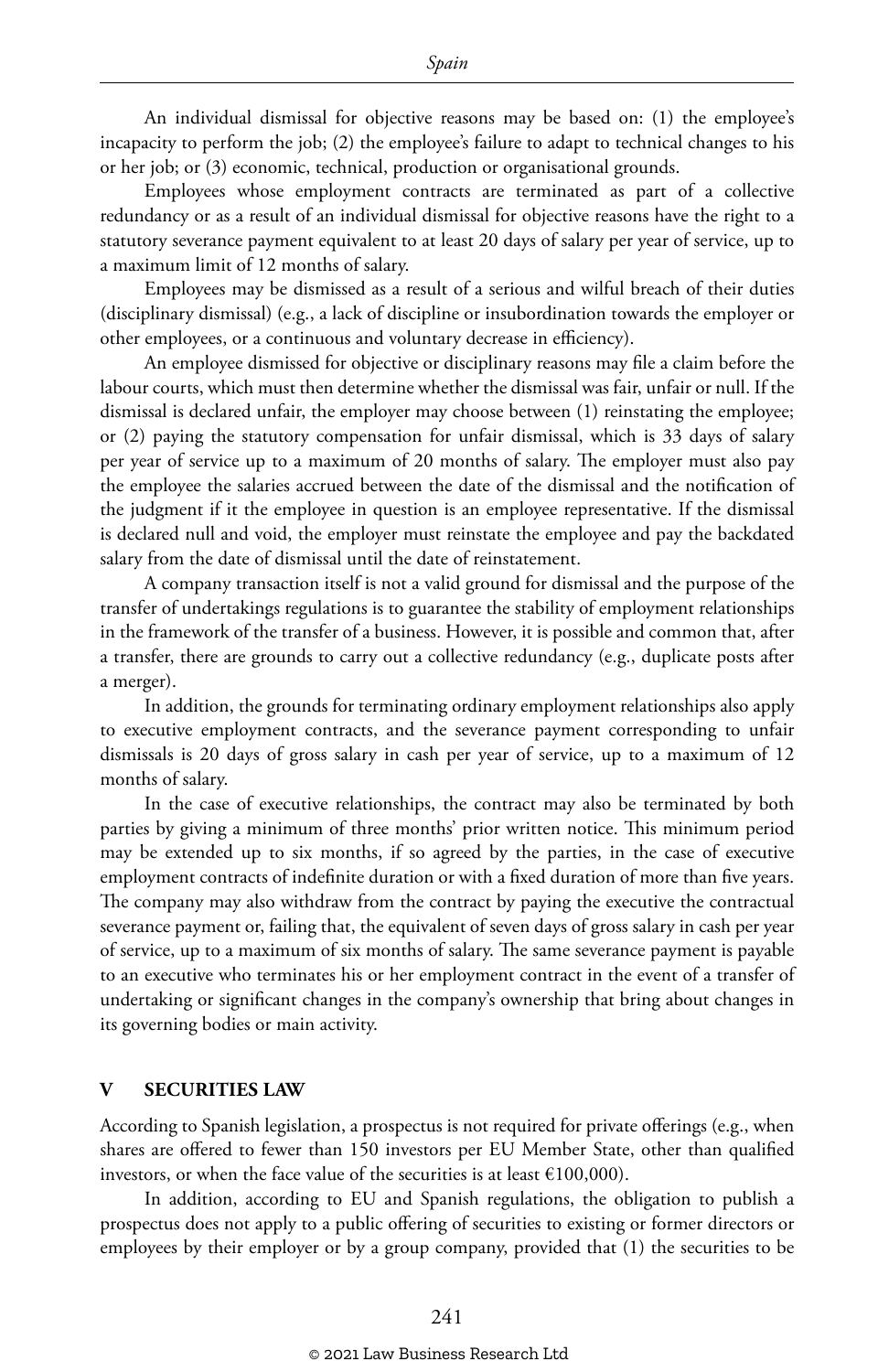granted are of the same class as securities already listed on the same regulated market, and (2) a document is made available containing information on the number and nature of the securities offered and the reasons for and details of the offer.

#### **VI DISCLOSURE**

#### **i Disclosure in the company's articles of association**

The directors' remuneration system must be set out in the company's articles of association, as is further explained in Section VII.

#### **ii Annual public reports in listed companies**

In accordance with Articles 540 and 541 of the SCL, listed companies must publish on an annual basis:

- *a* a corporate governance report, to be submitted to the Spanish Securities Market Authority (CNMV) as a relevant fact, that includes, among other information, details of the directors' remuneration and agreements concluded between the company and its senior officers or employees whenever those agreements foresee compensation to be paid upon the termination of the contractual relationship as a result of an unfair dismissal, voluntary resignation or termination caused by a public offering; and
- *b* a directors' remuneration report (DRR) to be prepared by the board of directors and approved by the general meeting as a separate point of the agenda on a consultative basis.

The DRR must be reported to the Spanish Securities Market Authority (CNMV) as a relevant fact simultaneously to the corporate governance report and detail the remuneration received by the directors in their capacity as such and their executive functions, setting out complete and clear information on the directors remuneration policy for the current year, a brief summary of the application of the remuneration policy in the previous year, as well as a breakdown of the individual remuneration received by each director for any and all concepts, as well as the annual variation of the individual remuneration of each director, the performance of the company and the average remuneration on the basis of the remuneration of the non-director employees of the company during the preceding five years.

#### **iii Publication on listed companies' websites**

Listed companies must publish on their corporate websites the information and documents to be approved – such as the DRR and DRP – prior to the relevant general meeting. The DRR shall be accessible for free on the corporate website during a 10-year period.

The DRR will also be part of the management report, as a separate section, with the purpose to allow shareholders and investors the remuneration of directors.

#### **VII CORPORATE GOVERNANCE**

#### **i Non-listed companies**

Under Spanish law, the governing body of a non-listed company can be a sole director, a number of joint directors or joint and several directors, or a board of directors.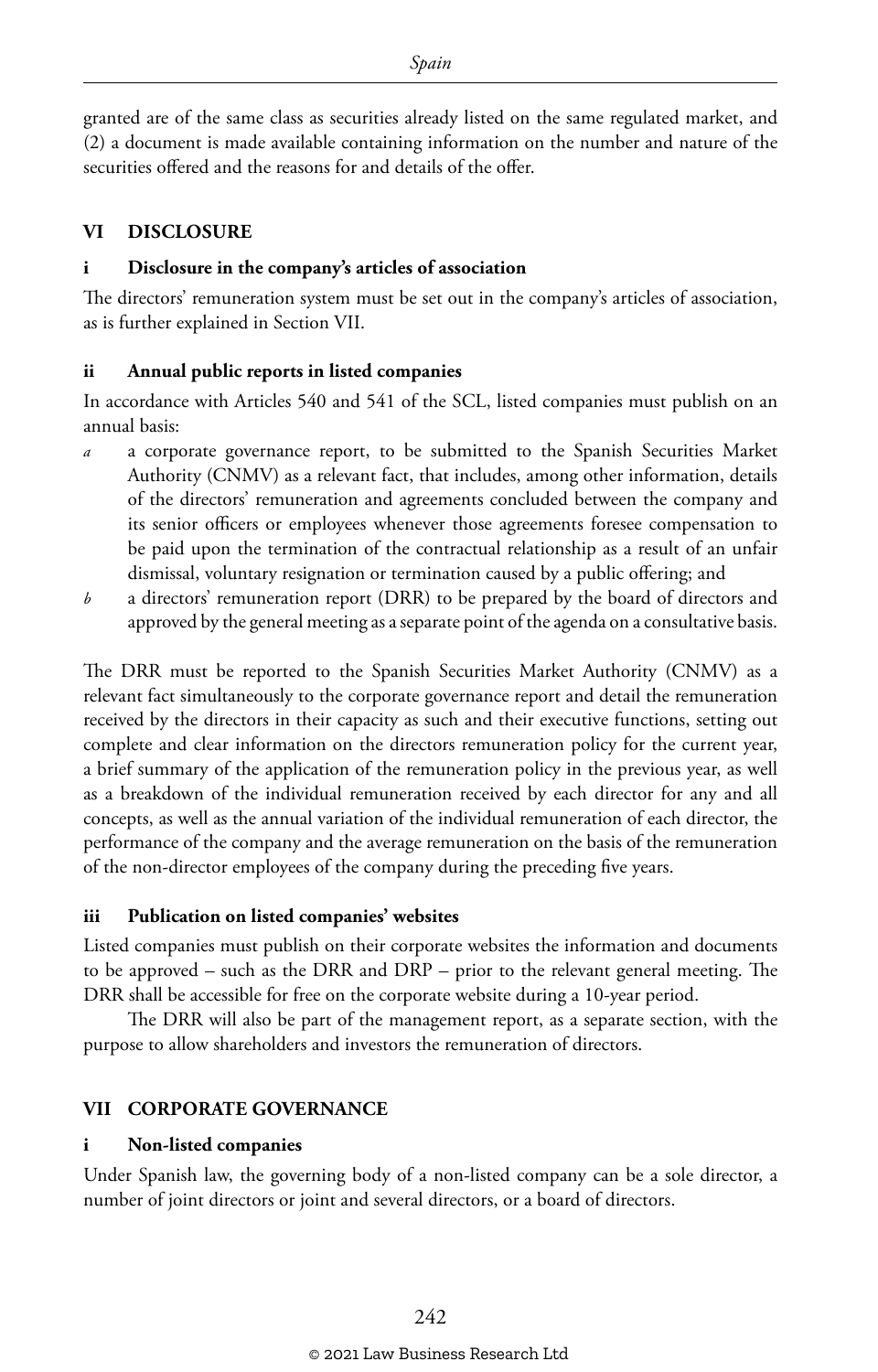When the governing body is structured as a board, directors may be vested with executive powers (e.g., a managing director), in which case the SCL differentiates between the remuneration paid to directors in their capacity as such and what they receive for their executive functions.<sup>8</sup>

#### *Remuneration of directors in their capacity as such*

These provisions are applicable to sole directors, joint directors, joint and several directors, and directors that are members of the board of directors in their capacity as such, that is, for those functions that are inherent to their position as directors (such as deliberative functions), other than executive functions.

There is an *iuris tantum* (rebuttable) presumption that the office of director is not remunerated, which can be rebutted by setting out the remuneration system in the company's articles of association.

The remuneration system must be proportionate to the company's financial situation, market standards and the size of the company, and must be guided by the company's long-term profitability and sustainability.

The SCL sets out an open list of remuneration elements such as fixed and variable remuneration, attendance allowances, remuneration linked to corporate benefits, remuneration systems based on company shares, termination compensation, and suchlike.

Regardless of the remuneration system established, the total maximum annual amount to be paid to the directors in their capacity as such must first be approved by the general meeting and, unless provided otherwise, the distribution of the amounts to the directors (except in the case of a sole director) must then be approved by the directors themselves. As a general rule, when there is a board of directors, it must unanimously approve the distribution of the total amount to all directors, taking into account the functions and duties corresponding to each director.

Whenever the remuneration is linked to corporate benefits, the articles of association determine the specific amount or the maximum percentage of the corporate benefits to be paid as directors' remuneration. If a maximum percentage is established, it is the general meeting that sets the applicable percentage within the permitted maximum.

When the remuneration system includes the delivery of shares or stock options, or remuneration referenced to the value of the shares, express provision in the articles of association and approval by the general meeting are required, including the maximum amount of shares to be allocated to directors each year, the value of the stock options or the calculation method applied, the reference value of the shares and the term of the plan.

#### *Remuneration of members of the board of directors for their executive functions*

Whenever a member of the board of directors is vested with executive powers, either as managing director or under a different title, a contract between the executive director and the company must be concluded, with the prior approval of two-thirds of the members of the board of directors (excluding the executive director who is a party to the agreement). The agreement must be consistent with the directors' remuneration policy (DRP), if any.

Any amount to be received by such director for executive functions – regardless of whether or not the office of director is remunerated – must be set out in the agreement,

<sup>8</sup> Directors' remuneration in non-listed companies is regulated in Articles 217 to 219 and 249 of the SCL.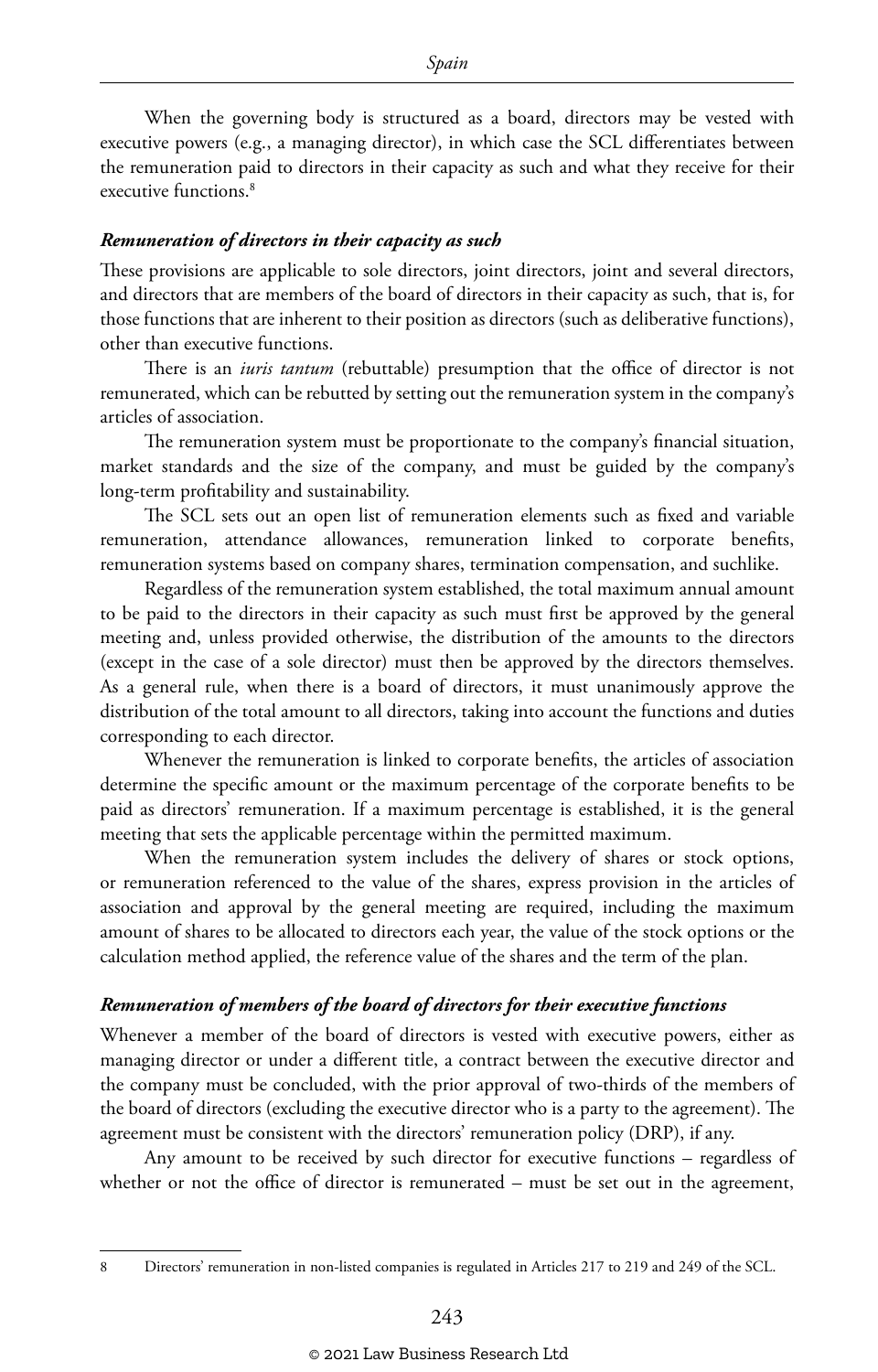specifying the concepts for which the executive director can be remunerated for the performance of executive duties, compensation for early termination, if any, and all other amounts to be paid as insurance premiums or saving systems.

According to a landmark ruling of the Spanish Supreme Court, the remuneration system of directors for their executive functions must comply with the same corporate governance rules as those applicable to the remuneration of directors in their capacity as such, that is, inclusion in the articles of association, approval of the total maximum annual amount that could be paid to the directors for their executive functions and distribution of the total amount to the directors vested with executive powers by the board of directors.

#### *Non-director executives*

The remuneration of non-director executives reporting directly to the board of directors must be approved by the board of directors.

#### **ii Listed companies**

Under Spanish law, listed companies must always be governed by a board of directors formed by natural persons, except for directors representing public sector entities.<sup>9</sup> There is a *iuris tantum* presumption that the office of director is remunerated, which may be rebutted in the company's articles of association.

As a general rule, the remuneration of executive and non-executive directors, including amounts received upon ceasing to be a director, must comply with the DRP approved on a triannual basis by the company's general meeting, based on a proposal from the board of directors accompanied by a report of its appointment and remuneration committee. These two documents must be available to shareholders on the company's website as from the date the general meeting is called.

The SCL distinguishes between:<sup>10</sup>

- *a* remuneration of directors in their capacity as such: the remuneration system must be set out in the company's articles of association and consistent with the DRP. The DRP must set out the maximum total annual amount that can be distributed to the directors in their capacity as such as well as the criteria for its distribution among directors according to their functions and duties. The board of directors distributes the total amount among directors according to the company's articles of association and the DRP, with a prior report of its appointment and remuneration committee; and
- *b* remuneration of directors for their executive functions: the remuneration of directors for their executive functions must be consistent with the articles of association of the company, the DRP and the contract concluded between the company and the executive directors. The DRP must set out the maximum total annual amount that can be distributed to the directors for their executive functions. The board of directors determines the individual remuneration corresponding to each director according to their executive functions, the contract concluded between the company and the executive director, with a prior report of its appointment and remuneration committee.

<sup>9</sup> Directors' remuneration in listed companies is regulated in Articles 529 *sexdecies* to *novodecies* of the SCL.

<sup>10</sup> New regime applicable from 13 October 2021.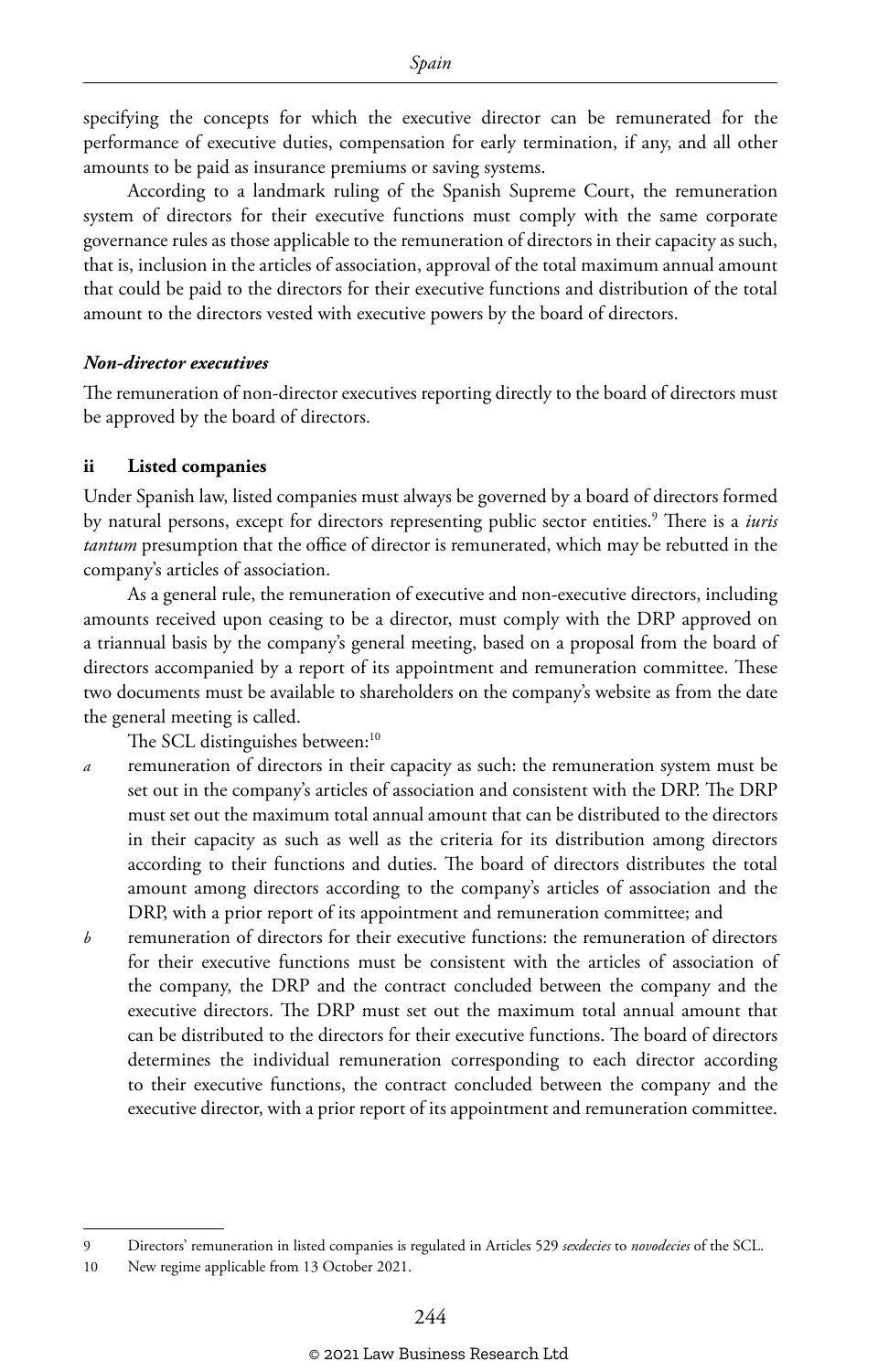#### **VIII SPECIALISED REGULATORY REGIMES**

A reduced number of sectors have specialised remuneration regulations (mainly, credit entities, closed-end investment companies and collective investment institutions).

The Credit Institutions Solvency Law (Law 10/2014) includes provisions of the EU regulations relating to the obligation for credit institutions to put in place remuneration policies that are consistent with their risks. These policies apply to executives, employees who assume responsibilities or have a position of responsibility, and any employee whose remuneration is similar to that of an executive.

The main factors to be considered are the following:

- *a* The criteria used for setting fixed remuneration and variable remuneration must be clearly stated.
- *b* The remuneration policy applicable to members of the board of directors of a credit institution is subject to the approval of the general meeting or equivalent body under the same terms as those applicable to listed companies.
- *c* Specific principles will apply to variable elements of remuneration.
- *d* Credit institutions must form a remuneration committee or, in certain cases, a joint nomination and remuneration committee.<sup>11</sup>

#### **IX DEVELOPMENTS AND CONCLUSIONS**

The rapid escalation of the public health crisis caused by the covid-19 pandemic has created an unprecedented situation that poses innumerable legal challenges, both on a national and an international scale.

Since the World Health Organization declared this situation to be a public health emergency on an international scale last year, the situation has gradually worsened, and countries and international organisations have taken measures with the aim of protecting public health, safeguarding employment and mitigating the economic consequences of this situation.

In relation to the covid-19 crisis, several temporary measures have been enacted in Spain, including: prohibition to terminate employment relationships due to covid-19; restrictions on outsourcing, overtime and hiring for those companies applying temporary lay-offs or reductions of working hours (ERTE); and social security savings for companies applying ERTEs (however, these savings are linked to: employment guarantee periods; and limits on dividend distributions).

<sup>11</sup> *The Banking Regulation Review.* Spain. Juan Carlos Machuca and Alfonso Bernar.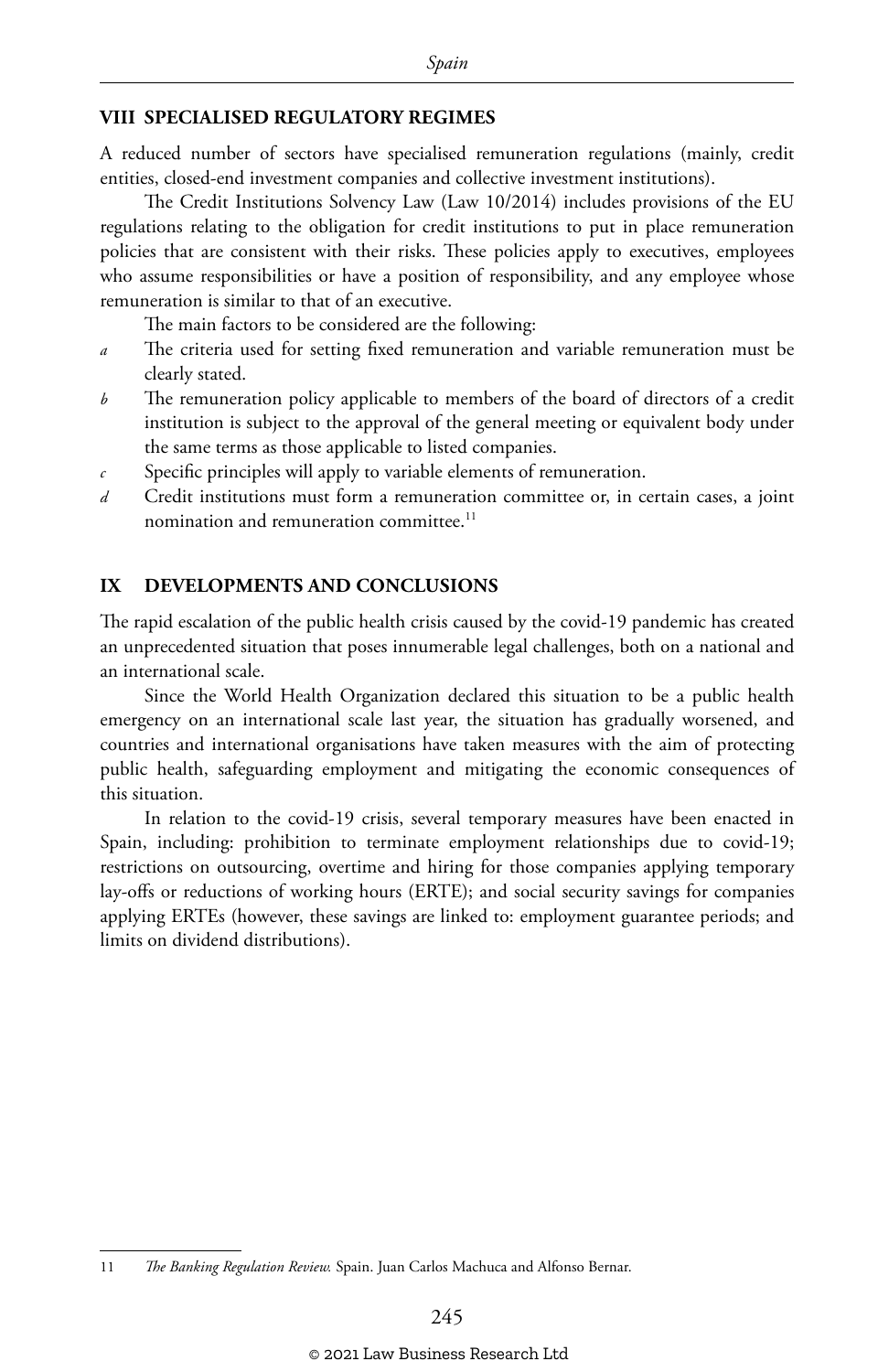## ABOUT THE AUTHORS

#### **RAÚL BOO**

#### *Uría Menéndez Abogados*

Raúl is a lawyer in Uría Menéndez's Valencia office, where he manages the employment team. He was appointed counsel in 2016.

Raúl has a great deal of experience in employment-related issues in national and international M&As, private equity and structured, acquisition and project finance. In this area, he advises top hotel firms on transfers of undertakings and managerial remuneration packages.

Raúl has extensive experience in representing clients in the courts and in out-of-court settlements. He is also frequently asked to carry out labour audits on companies and issue the corresponding due diligence reports.

During the pandemic, he has directly advised on relevant temporary lay-offs affecting more than 2,000 workers in different sectors (e.g., HORECA, furniture and chemicals, tiles).

He lectures at several prestigious institutions and is a regular speaker and commentator at law seminars and conferences on executive remuneration issues. From 2016 to 2020, he was a lecturer at Cardenal Herrera University.

#### **MIGUEL PÉREZ**

#### *Uría Menéndez Abogados*

Miguel Pérez joined Uría Menéndez in 2013 and he has been a senior associate of the firm since 2021. From January to March 2020, he was seconded to the Frankfurt office of Hengeler Mueller.

Miguel has more than seven years of experience advising domestic and foreign companies on M&As, corporate restructuring transactions for corporate groups, real estate transactions and due diligence processes both of asset deals and share deals. He also advises in tax procedures and to family groups and high net worth individuals.

He obtained a law and a business management and administration degree from the University of Valencia. He also holds a master's degree in tax law from the Centre of Financial Studies.

He is also an associate professor at the University of Valencia.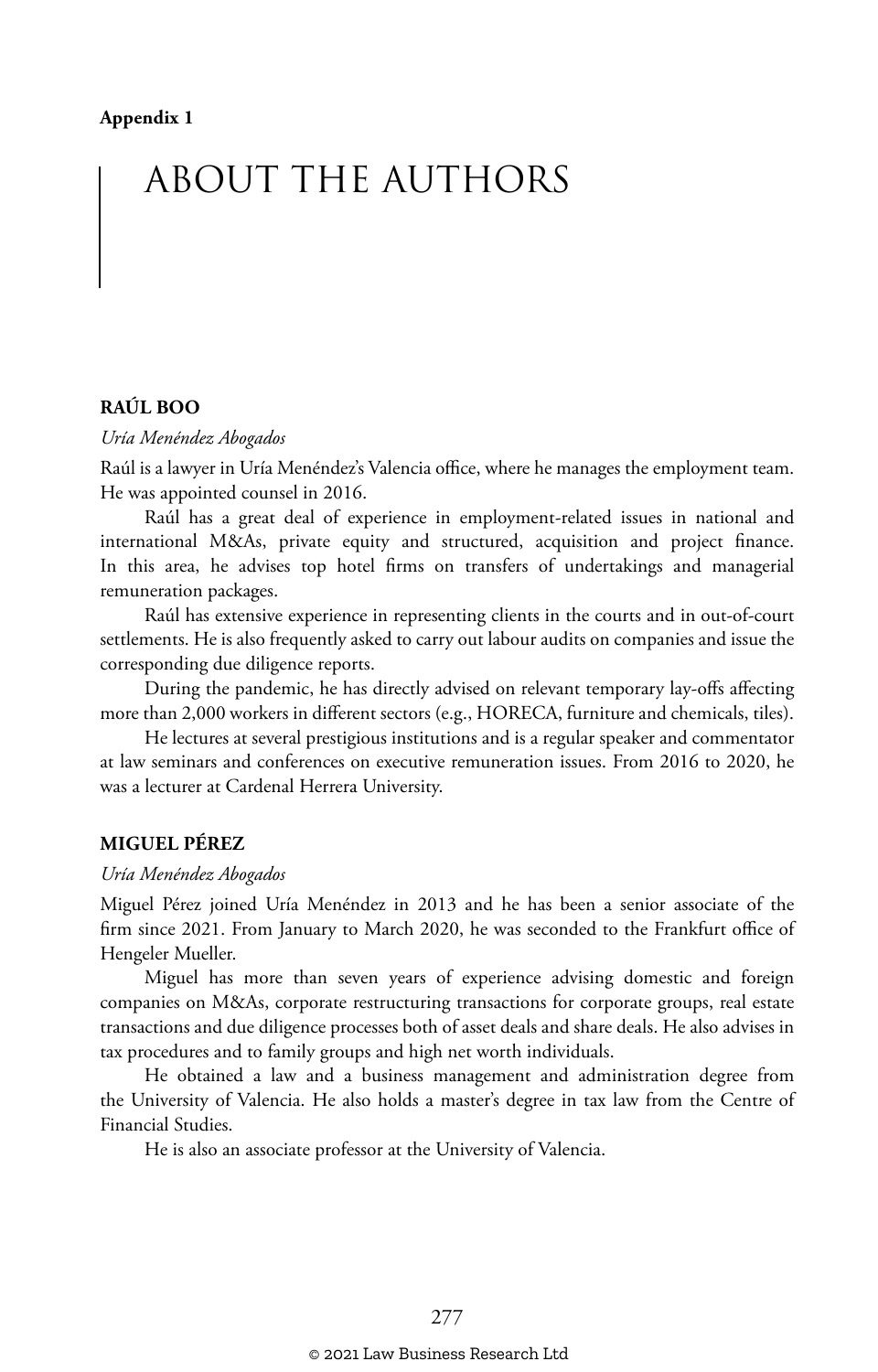#### **AINA VALLS**

#### *Uría Menéndez Abogados*

Aina joined Uría Menéndez in 2011 and she has been a senior associate since 2021. Between January and July 2016, she worked at the firm's London office. Aina has over nine years of experience advising domestic and foreign companies on corporate, financing and M&As.

She has advised on many different types of transactions, including acquisitions and real estate transactions; financing agreements and debt restructuring, both bilateral and syndicated; corporate acquisitions and joint ventures; mergers and the restructuring of corporate groups; corporate transactions and contracts in general.

She has been non-executive vice secretary to the boards of several companies.

#### **URÍA MENÉNDEZ ABOGADOS**

Príncipe de Vergara, 187 Plaza de Rodrigo Uría 28002 Madrid Spain Tel: +34 915 860 400 raul.boo@uria.com miguel.perez@uria.com aina.valls@uria.com www.uria.com